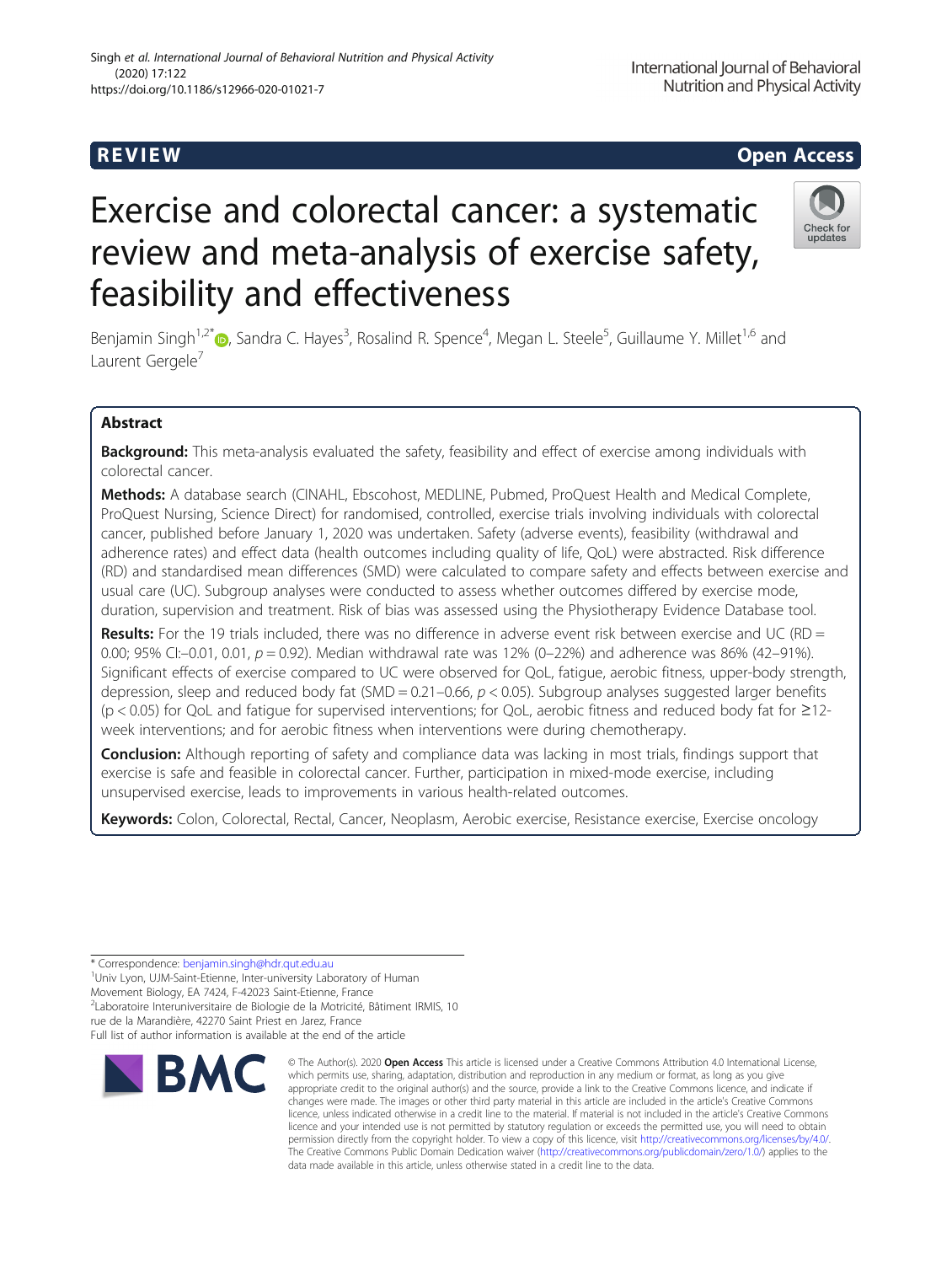# Background

Colorectal cancer is the third most common cancer worldwide, with approximately 1.8 million new cases diagnosed in 2018 [\[1](#page-11-0)]. Median age at diagnosis is 69 and 66 years for females and males, respectively [\[2](#page-11-0), [3\]](#page-11-0), and over the past 20 years, improvements in screening, diagnosis and treatment have contributed to improvements in survival rates of up to  $30\%$  [\[4](#page-11-0)–[6](#page-11-0)]. The 5-year relative survival rate currently sits at 65% [\[3](#page-11-0)], making colorectal cancer survivors the largest group of cancer survivors involving both females and males [[7](#page-11-0)].

Treatment for colorectal cancer involves surgery, radiation therapy, chemotherapy, and/or targeted therapies (either alone or in combination). The majority (up to 98%) of patients diagnosed will receive surgery and at least one-third will receive chemotherapy and/or radiotherapy [[8\]](#page-11-0). Surgery is associated with a high-risk of complication; approximately one-third of patients experience surgical treatment-related issues including wound complications, chest infections, anastomotic leakage and haemorrhaging [\[9](#page-11-0)]. Other common adverse effects associated with adjuvant treatments include pain, weakness, fatigue, diarrhea, cardiotoxicity, bowel dysfunction, anorectal dysfunction, sexual dysfunction, anxiety, depression, reduced physical fitness and function, and reduced quality of life  $(QoL, [10-13])$  $(QoL, [10-13])$  $(QoL, [10-13])$  $(QoL, [10-13])$  $(QoL, [10-13])$ . Impairments in social and role functioning, particularly the ability to participate in community activities, social activities, and undertake work and employment have also been reported by colorectal cancer survivors [\[14\]](#page-11-0). Further, more than 30% of patients will experience disease recurrence, contributing to threatened long-term survival [\[2\]](#page-11-0). Nonetheless, the number of individuals living with and beyond colorectal cancer is expected to continue to increase  $[15]$  $[15]$ . As such, there is a need for effective strategies to address common adverse treatment-related effects and improve the quality and duration of survivorship following colorectal cancer [[16\]](#page-11-0).

Observational findings indicate that physical activity is associated with higher overall, as well as disease-specific survival in individuals with colorectal cancer. Specifically, following colorectal cancer, higher post-diagnosis physical activity has shown to be protective against cancer-specific mortality (Hazard ratio, HR: 0.76 [95% CI: 0.58–0.99]) and all-cause mortality (HR: females: 0.62 [95% CI, 0.47–0.83]; males: 0.80 [95% CI, 0.74– 0.87]) [[17\]](#page-11-0). The effects of exercise following colorectal cancer on a limited number of survivorship outcomes (including fatigue, QoL and physical fitness) has been evaluated in three previous meta-analyses, each involving pooled analyses of 2 to 7 randomized controlled trials (RCTs), involving a total of 238 [[18](#page-12-0)], 630 [[19\]](#page-12-0) and 628 participants who had completed treatment [[20](#page-12-0)]. Findings showed no effect of exercise on fatigue (standardized mean difference,  $SMD = 0.08 - 0.21$ ,  $[18 - 20]$  $[18 - 20]$  $[18 - 20]$  and  $QoL$  $(SMD = 0.18 - 0.22, [18, 20])$  $(SMD = 0.18 - 0.22, [18, 20])$  $(SMD = 0.18 - 0.22, [18, 20])$  $(SMD = 0.18 - 0.22, [18, 20])$  $(SMD = 0.18 - 0.22, [18, 20])$ , and improvements in physical fitness  $(SMD = 0.59 - 0.72, [18, 20])$  $(SMD = 0.59 - 0.72, [18, 20])$  $(SMD = 0.59 - 0.72, [18, 20])$  $(SMD = 0.59 - 0.72, [18, 20])$  $(SMD = 0.59 - 0.72, [18, 20])$ . Due to the small number of studies contributing to the pooled analyses, as well as degree of heterogeneity among the included studies, the overall strength of review findings, and information about effect on various health outcomes across different phases of the cancer continuum was limited. Overall, previous systematic reviews and metaanalyses have focussed on evaluating the effects of exercise on health outcomes (e.g., QoL) post-treatment. To date, there has been no evaluation of the feasibility of exercise, and the potential risks associated with exercise pre-, during and following treatment (surgery and/or surgery plus adjuvant treatment) for colorectal cancer.

Over the past 10 years, there has been an exponential increase in the number of published exercise intervention trials among cancer populations, including individuals with colorectal cancer, providing opportunity to evaluate: 1) safety: the number, type and severity of adverse events; 2) feasibility: study recruitment, withdrawal and adherence rates; and 3) effect of exercise (as assessed immediately post-intervention) on colorectal survivorship outcomes including QoL, aerobic fitness and fatigue. As a secondary objective, we also explored the relationship between safety, feasibility, and effect, and intervention characteristics including exercise mode, degree of intervention supervision, intervention duration and timing with respect to treatment.

# Methods

#### Search strategy and selection criteria

The protocol for this systematic review and metaanalysis was pre-registered on the PROSPRO registry (ID: CRD42020164152). The inclusion criteria were developed using the Participants, Intervention, Comparator, and Outcome (PICO) approach [[21\]](#page-12-0). Participants: RCTs that involved participants with all stages of colorectal cancer, either preparing for, undergoing or having completed treatment were eligible. If a study involved participants with multiple cancer types (in addition to colorectal cancer), the study was eligible if results for the participants with colorectal cancer were reported separately. Intervention: RCTs that evaluated exercise interventions were eligible. Exercise was considered to be any form of planned, structured, and repetitive bodily movement undertaken to improve or maintain fitness, performance or health [[22\]](#page-12-0). An RCT evaluating an exercise intervention was considered as a comparative study designed to test the safety, feasibility, or efficacy of an exercise intervention with random allocation of participants to groups. Subgroups for exercise mode were aerobic, resistance, combined (mixed-mode) or other. Any form of exercise that was not aerobic or resistance was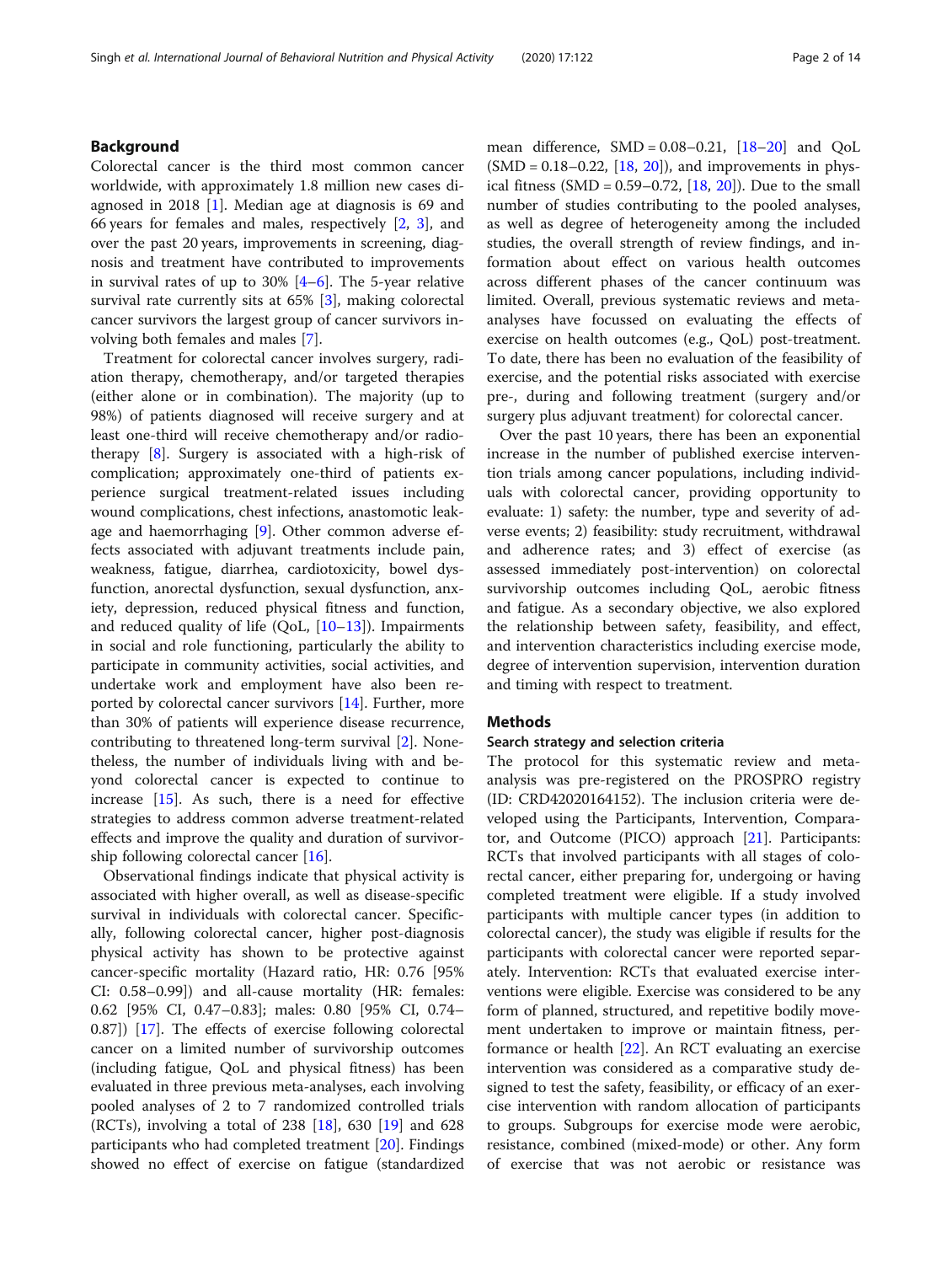considered 'other exercise' (e.g., yoga). Studies were eligible regardless of supervision, type of intervention delivery, intervention duration or exercise dose. Interventions conducted at any time pre-, during or following treatment were eligible. Studies that involved exercise in addition to other interventions were excluded if the results of exercise could not be isolated. Comparators: To be eligible, studies needed to include a usual care group.

An electronic database search was undertaken using combinations of MeSH and free-text words for "colorectal" and "physical activity" (see Supplementary content [1](#page-11-0) for the full search details for all databases). The following databases were searched: Allied Health Source, CINAHL, Cochrane, Ebscohost, PubMed, ProQuest Health and Medical Complete, ProQuest Nursing, MEDLINE, Science Direct and SPORTDiscus. Database searches were limited to peer-reviewed journal articles published in English-language prior to January 1, 2020.

#### Outcomes of interest

## Safety and feasibility

We evaluated exercise safety by assessing adverse events, defined as any undesirable health- or medical-related event that occurred during the trial. Adverse events were grouped as either non-exercise adverse events (events reported in the paper as unrelated to exercise) or exerciserelated adverse events (events which were reported to occur during, or as a direct result of exercise) [\[23](#page-12-0)]. We categorised adverse events based on severity using the Common Terminology Criteria for Adverse Event (Version 5.0) as either grade 1 (asymptomatic or mild symptoms, clinical or diagnostic observations only and/ or intervention not indicated); grade 2 (moderate, minimal, local or non-invasive intervention required and/or limiting age-appropriate activities of daily living); grade 3 (severe or medically significant but not immediately life-threatening, hospitalisation and/or prolongation of hospitalisation indicated, disabling and limiting self-care activities of daily living); grade 4 (life-threatening consequences and urgent intervention indicated), or; grade 5 (death). To minimise under-reporting of adverse events, we considered any withdrawal that occurred due to health, medical or disease-related reasons as an adverse event (e.g., illness or cancer recurrence) [[23\]](#page-12-0). Withdrawals that occurred due to non-health-related reasons (e.g., time/travel constraints) were not considered adverse events. If the severity of an adverse event was not reported and the event resulted in study withdrawal, or if a participant withdrew from a trial due to health, medical or disease-related reasons, these events were categorised as grade 3 [\[23\]](#page-12-0). If a study did not report on the occurrence of adverse events, and no health, medical or disease-related withdrawals occurred, it was considered that no adverse events had occurred.

Recruitment, withdrawal (plus reasons for withdrawals) and exercise adherence rates were assessed to determine feasibility. Recruitment rates were calculated as the percentage of individuals who were eligible and consented to participate in the study. Withdrawal rates were computed as the percentage of participants who commenced but did not complete the study. Adherence rates were calculated as a percentage of scheduled exercise sessions that were completed.

# Health outcomes

Meta-analyses (including subgroup analyses) were undertaken on health-related outcomes that were assessed and reported in at least 2 studies. These were objectively-assessed and/or self-reported QoL, aerobic fitness, fatigue, upper-body strength, lower-body strength, anxiety, depression, sleep, body fat percentage and body mass index.

## Data extraction

One investigator (BS) screened the titles and abstracts of all records that were identified during the electronic database search. The reference lists of relevant articles (original studies and reviews) were also screened manually to identify potentially eligible studies. The full text of articles that were deemed potentially eligible based on the title or abstract were then retrieved and screened to assess eligibility. Data extracted from each study into tabular format by one investigator (BS) included study and participant characteristics, intervention features, adverse events, recruitment details, exercise adherence and outcomes assessed.

The Physiotherapy Evidence Database (PEDro) tool was used to assess the quality of included RCTs by two investigators (BS and MS), and discrepancies  $(n = 26)$ were resolved with discussion with a third investigator (SH). The PEDro tool is a valid and reliable tool for assessing risk of bias in RCTs [\[24](#page-12-0), [25](#page-12-0)] and consists of 11 items (eligibility criteria, random allocation, allocation concealment, baseline differences between groups, subject blinding, therapist blinding, assessor blinding, attrition, intention-to-treat analyses, between-group statistical comparisons and reporting of measures). RCTs with a score of 6 or greater (of a possible 10 points) were graded as high quality, and trials receiving less than 6 were graded as low quality [[25,](#page-12-0) [26\]](#page-12-0).

## Statistical analyses

#### Meta-analysis of adverse events

Adverse events were analysed as a count variable. A Mantel-Haenszel random effects model was used to pool and compare the total number of adverse events in exercise versus usual care groups. For the meta-analysis of adverse events, the risk difference (RD) and 95%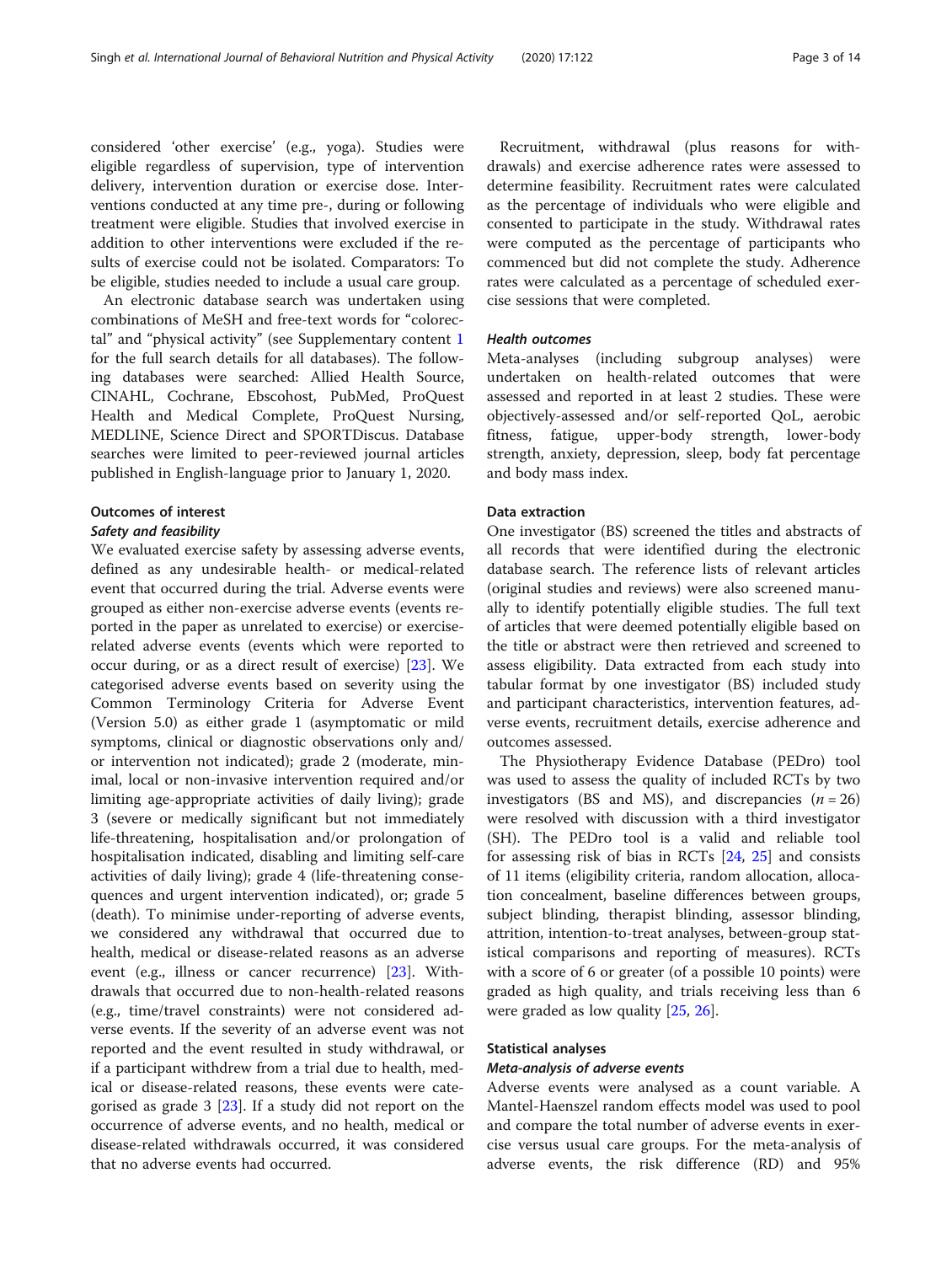confidence intervals were calculated, with a positive value for RD favouring the safety of exercise (i.e., indicating a lower adverse event risk with exercise compared with usual care). The RD was used as the effect measure to ensure that studies that reported zero adverse events (i.e., no difference between exercise and usual care) would not be excluded from the meta-analysis [[27](#page-12-0), [28](#page-12-0)]. Sensitivity analyses, excluding studies that did not report whether adverse events were measured were also conducted [\[23\]](#page-12-0). Due to minimal contact with research staff, grade 1–2 events were likely to have been lesscomprehensively evaluated and reported for those in the usual care groups. Additionally, grade 1–2 events were likely to include normal physiological responses to exercise (e.g., mild muscle soreness), rather than potentially avoidable adverse events. Therefore, while all adverse events (grade 1–5) were reported using descriptive statistics, only adverse events that were grade 3 or higher were included in the meta-analysis.

#### Feasibility

Due to non-normally distributed data, overall recruitment, withdrawal and exercise adherence rates were reported using median, minimums and maximums. Cutoff values for the feasibility criterion (a recruitment rate of ≥25% [[29](#page-12-0)]; a withdrawal rate of < 25% [\[30\]](#page-12-0); and adherence of ≥75% [[30\]](#page-12-0)) were established a priori as clinically relevant based on previous studies.

#### Meta-analysis of health outcomes

All health outcomes of interest were analysed as continuous variables and involved comparisons of postintervention means and standard deviations (SDs) between exercise and usual care groups. Meta-analyses were conducted using standardised mean differences (SMDs) to allow comparison of data from different scales using RevMan software (version 5.4). R statistical software (version 4.0.2) was used to create forest plots. When means and SDs were not reported in a study  $(n =$ 2 studies), authors were contacted ( $n = 0$  responded), or calculated based on reported data using recommended formulas (e.g., using sample size, median and range) [[31\]](#page-12-0). If more than one method of assessing an outcome was used in a study, the method considered as being the gold standard or the method with demonstrated reliability and validity was used.

For each meta-analysis, data were combined at the study level. We assessed publication bias by plotting RDs or SMDs against corresponding standard errors and evaluating asymmetries or missing sections within the funnel plot [[32\]](#page-12-0). Cochran's Q test and the  $I^2$  statistic were used to assess statistical heterogeneity to quantify the proportion of the overall outcome attributed to variability [[33,](#page-12-0) [34\]](#page-12-0). The following values were used to assess

the amount of heterogeneity:  $I^2 = 0$  to 29%, no heterogeneity;  $I^2 = 30$  to 49%, moderate heterogeneity;  $I^2 = 50$ to 74%, substantial heterogeneity; and  $I^2 = 75$  to 100%, considerable heterogeneity [\[34](#page-12-0)]. Planned subgroup analyses were undertaken to evaluate the effects of: 1) exercise mode (aerobic, resistance, combined and 'other'); 2) supervision (supervised [at least half of the exercise sessions involved face-to-face supervision], and unsupervised [less than half of the exercise sessions involved face-to-face supervision]); 3) duration (12 weeks or less and more than 12 weeks), and 4) timing of the intervention in relation to surgery and chemotherapy (pre-treatment [surgery], during treatment [chemotherapy] or post-treatment [surgery and/or chemotherapy]). Sensitivity analyses were also undertaken by evaluating highquality studies only (based on a PEDro score of 6 or higher) on adverse events, recruitment, withdrawal and adherence rates, and health outcomes. Standardised classifications for the magnitude of effect were used  $(0.20 =$ small effect; 0.20–0.50 = medium effect; and greater than  $0.50 = \text{large effect}$  [\[35](#page-12-0)]. A *p*-value of < 0.05 was considered statistically significant.

#### Results

# Literature search

Following a search of databases, 1264 articles were identified ([Supplementary content 2](#page-11-0)). After removal of duplicates and screening of titles and abstracts, 125 publications were retrieved and examined. Of these, 106 were excluded and 19 trials were included in the review (low quality,  $n = 2$  [11%]; high quality,  $n = 17$  [89%], [Supplementary content 3](#page-11-0)). Two trials involved two exercise intervention arms in addition to a usual care group; these included evaluation of a high- versus low-dose exercise intervention [[36\]](#page-12-0) and evaluation of a highintensity supervised intervention versus a low-moderate intensity unsupervised intervention [[37\]](#page-12-0). Therefore, data from a total of 21 exercise intervention arms and 19 usual care arms were included.

#### Study and participant characteristics

Median sample size was 39 (range: 18–284) and participant mean age was  $64.6$  years  $(SD = 6.9)$ . Time since diagnosis was reported in 10 trials (53%) and ranged between 8.8 and 44.8 months (median = 18.4). Most trials involved participants with colorectal cancer ( $n = 13,68\%$ ,  $[38–50]$  $[38–50]$  $[38–50]$  $[38–50]$  $[38–50]$ ) and six trials (*n* = 6, 32%, [\[36](#page-12-0), [37](#page-12-0), [51](#page-12-0)–[54](#page-12-0)]). Only one trial (5%, [\[47\]](#page-12-0)) included patients with metastatic (stage IV) disease. Four trials (21%) evaluated the role of exercise pre-surgery [[38,](#page-12-0) [40,](#page-12-0) [42](#page-12-0), [44](#page-12-0)], five (26%) were during chemotherapy [[37,](#page-12-0) [41,](#page-12-0) [43](#page-12-0), [47](#page-12-0), [54](#page-12-0)] and 10 (53%) were post-treatment [[36](#page-12-0), [39](#page-12-0), [45](#page-12-0), [46](#page-12-0), [48](#page-12-0)–[53\]](#page-12-0).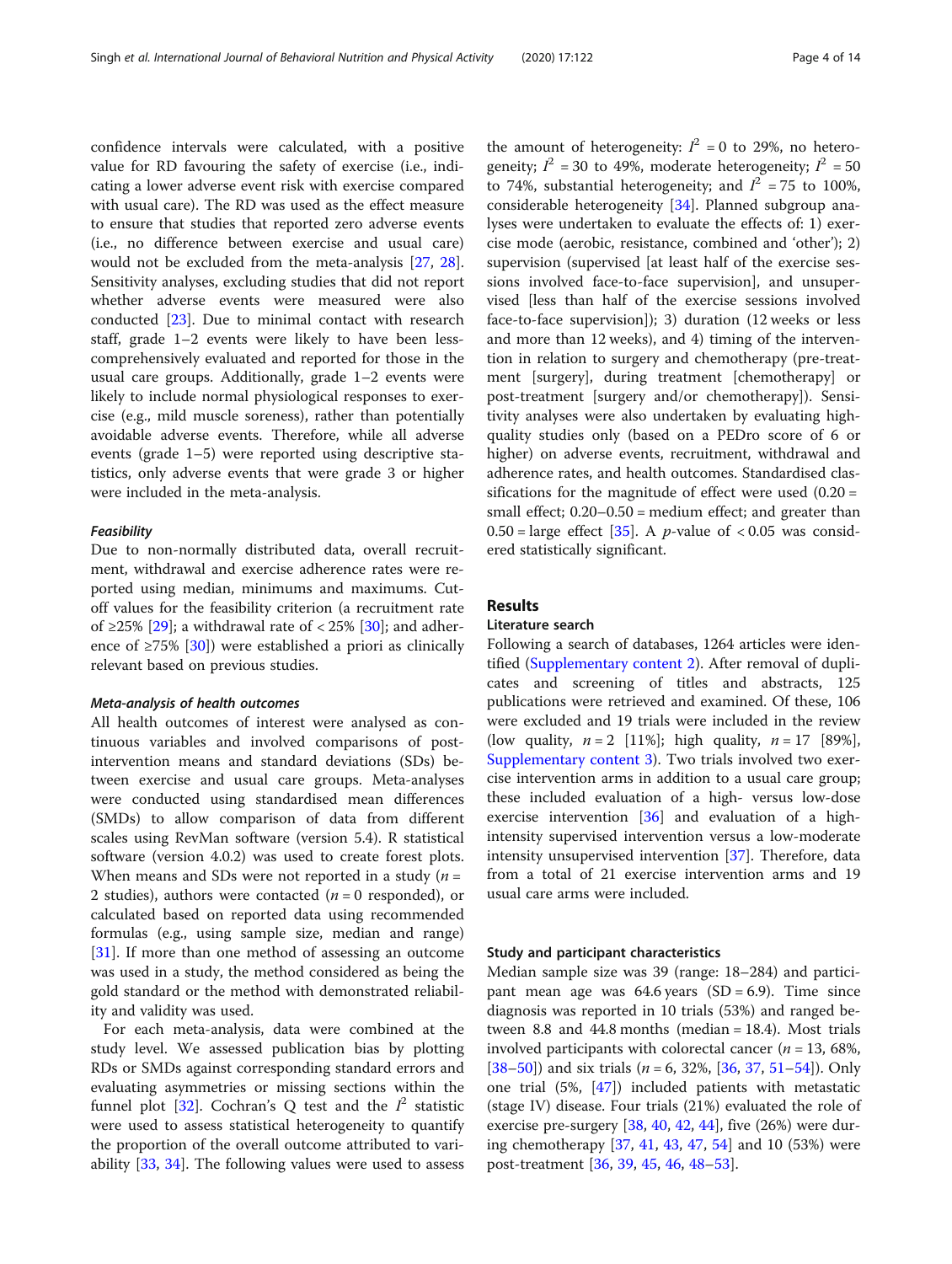# Intervention characteristics

Details of intervention characteristics are shown in Table 1. Intervention durations ranged between 1 week  $[51]$  $[51]$  and 6 months  $[36]$  $[36]$  (median 12 weeks). Four studies  $(n = 4, 21\%)$  evaluated aerobic exercise only [[36,](#page-12-0) [41](#page-12-0), [44](#page-12-0), [49\]](#page-12-0), 14 studies (74%) evaluated mixedmode exercise [[37](#page-12-0)–[40,](#page-12-0) [42,](#page-12-0) [43](#page-12-0), [45](#page-12-0)–[48](#page-12-0), [51](#page-12-0)–[54](#page-12-0)], one study  $(n = 1, 5\%, [50])$  $(n = 1, 5\%, [50])$  $(n = 1, 5\%, [50])$  evaluated other modes of exercise (yoga) and no studies evaluated resistance exercise alone. Home-based, unsupervised exercise was prescribed for 10 (53%) of the interventions [[36,](#page-12-0) [40](#page-12-0)– [42,](#page-12-0) [44](#page-12-0)–[46](#page-12-0), [48](#page-12-0), [49,](#page-12-0) 53. Eight trials  $(n = 8 \, [42\%])$  involved supervised interventions (i.e., over half of the exercise sessions involved face-to-face supervision [\[38](#page-12-0), [39,](#page-12-0) [43](#page-12-0), [47,](#page-12-0) [50](#page-12-0)–[52](#page-12-0), [54](#page-12-0), and one trial  $(n=1, 5\%)$  involved a supervised and an unsupervised intervention group [[37](#page-12-0)]. Supervised interventions were conducted at a range of facilities including hospital, clinical, university or rehabilitation settings. Supervision in these trials was provided by a physical therapist/physiotherapist ( $n = 5$ , [\[37](#page-12-0), [39](#page-12-0), [47,](#page-12-0) [51,](#page-12-0) [54](#page-12-0)]), an exercise physiologist  $(n = 2, [38, 52])$  $(n = 2, [38, 52])$  $(n = 2, [38, 52])$  $(n = 2, [38, 52])$  $(n = 2, [38, 52])$ , a cardiac physiotherapist/nurse  $(n = 1, 43]$ , and a yoga instructor  $(n = 1, 50]$  $(n = 1, 50]$ .

## Safety - summary of adverse events

Of the 19 studies included in this review, four  $(n = 4,$ 21%) explicitly reported that no adverse events had occurred, while 9 (47%) made no mention of adverse events (i.e., whether adverse events occurred or not). Of the four studies that reported no adverse events, two of these reported the occurrence of participant withdrawals due to health or medical-related reasons.

# Adverse events in exercise participants

There were 160 adverse events among 670 participants allocated to exercise (grade 1:  $n = 127$  events; grade 2:  $n = 14$  events; grade 3: n = 12 events; grade 4:  $n = 5$ events; grade 5:  $n = 2$  events; Table [2\)](#page-5-0). The most common adverse events among exercise participants were low-severity muscle pain, stiffness or soreness  $(n = 65)$ events, grade 1) and fatigue  $(n = 7$  events, grade 1). Of the 160 reported events, the 7 (4%) exercise-related adverse events were neck and abdominal discomfort during exercise (which limited exercise ability;  $n = 6$ events, grade 2) and hip pain following exercise  $(n = 1$ event, grade 1).

# Adverse events in usual care participants

For participants allocated to usual care ( $n = 623$ ), 98 adverse events were reported (grade 1:  $n = 73$  events; grade 2:  $n = 4$  events; grade 3:  $n = 14$  events; grade 4:  $n = 5$ ; grade 5:  $n = 2$ , Table [2\)](#page-5-0). The most common adverse events among usual care participants were low-severity musculoskeletal symptoms (pain, stiffness, soreness, tendonitis, cramp, arthritis;  $n = 41$  events, grade 1) and fatigue ( $n = 10$  events, grade 1).

## Meta-analyses of adverse events

Pooled analyses of 19 RCTs (21 exercise arms) involving 1293 participants (exercise:  $n = 670$ ; usual care:  $n = 623$ ) showed no difference in the risk of a grade 3–5 adverse event between exercise and usual care  $(n = 40$  adverse events [exercise:  $n = 19$  events; usual care:  $n = 21$  events], RD: 0.00 [95% CI = -0.0[1](#page-6-0), 0.01];  $p = 0.92$ ;  $I^2 = 0$ %, Fig. 1). As shown in Fig. [1,](#page-6-0) subgroup analyses indicated that results were similar irrespective of intervention, treatment and cancer characteristics. Additionally, sensitivity

Table 1 Exercise details of included studies characterised by type, frequency, intensity, exercise duration and intervention length

|                 | Pre-treatment (surgery)                                                                                                                                                                                                                                                              | During (chemotherapy) and post-treatment (surgery and/or<br>chemotherapy)                                                                                                                                                                                                                                                            |
|-----------------|--------------------------------------------------------------------------------------------------------------------------------------------------------------------------------------------------------------------------------------------------------------------------------------|--------------------------------------------------------------------------------------------------------------------------------------------------------------------------------------------------------------------------------------------------------------------------------------------------------------------------------------|
| Type            | Aerobic: recumbent stepper, treadmill, outdoor walking, cycling<br>or jogging (according to patient abilities and preference).<br>Resistance: resistance training consisted of 6-10 exercises<br>targeting major muscle groups of the upper- and lower-body;<br>Theraband exercises. | Aerobic: brisk walking, jogging, running (treadmill), rowing<br>ergometers, cycling ergometers, recumbent stepper.<br>Resistance: Free weights, machine exercises and Therabands for<br>major muscle groups (arms, abdominal muscles, thigh, and gluteus<br>region; all major muscles of the upper- and lower-body).<br>Other: Yoga. |
|                 | <b>Frequency</b> Supervised: 1 session per week.<br>Unsupervised: 3-7 sessions per week.                                                                                                                                                                                             | Supervised sessions: 1-5 supervised sessions per week (including<br>group-based and one-on-one supervised sessions).<br>Unsupervised sessions: 1-7 sessions per week.<br>In-hospital patients: daily supervised exercise.                                                                                                            |
| Intensity       | Aerobic: 60–70% of HRmax; 50% of age-predicted HRmax; 40% of<br>HRR (starting intensity); 12-20 RPE (6-20 Borg scale).<br>Resistance: 8-15 repetitions, 1-2 sets per exercise, dependent on<br>volitional fatigue; 12 RPE (6-20 Borg scale).                                         | Aerobic: continuous and interval bouts at 50–95% HRmax; 11–15 RPE<br>(6-20 Borg scale); 40-80% HRR.<br>Resistance: 8-15 repetitions, 1-3 sets per exercise (2-8 exercises<br>targeting major muscle groups); 6-10 RPE (0-10 scale); 12-14 RPE<br>(Borg 6-20 scale); 60-80% of one-repetition maximum.                                |
| <b>Duration</b> | 20–60 min sessions (including warm-up and stretching).                                                                                                                                                                                                                               | 15–90 min sessions (including warm-up and stretching).                                                                                                                                                                                                                                                                               |
| Length          | 4 weeks.                                                                                                                                                                                                                                                                             | 7-days to 6-months.                                                                                                                                                                                                                                                                                                                  |

HRmax maximal heart rate, HRR heart rate reserve, RPE rating of perceived exertion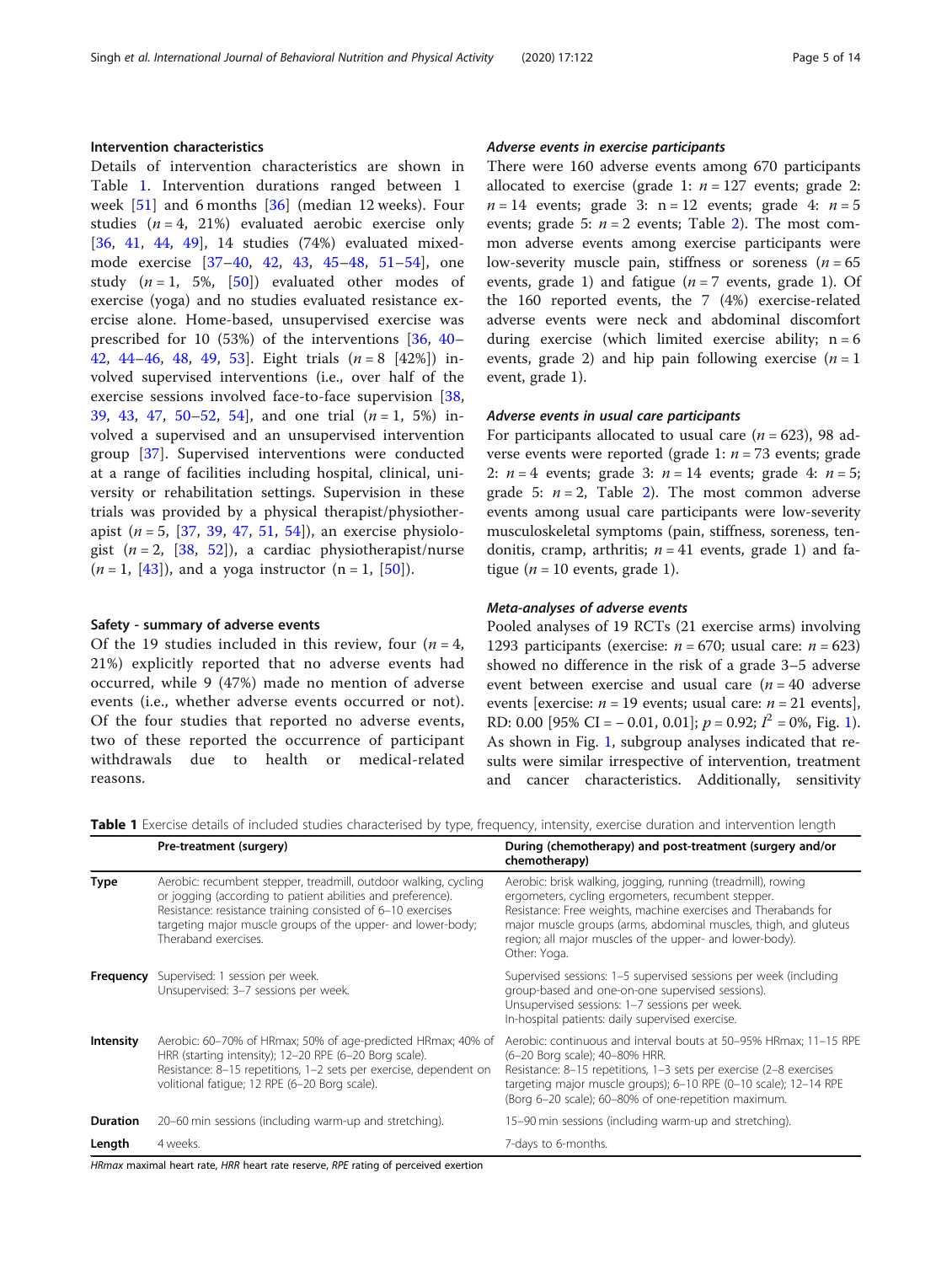# <span id="page-5-0"></span>Table 2 Adverse events by grade of severity described for those in the exercise and usual care groups

| AE             | <b>Exercise</b><br>grade (160 adverse events, 670 participants)<br>Total number of adverse events <sup>a</sup> - exercise-related adverse<br>events                                                                                                                                                       |                                                                                                                                                                                                                                                                                                                              | Usual care<br>(98 adverse events, 623 participants)<br>Total number of adverse events <sup>a</sup> - exercise-related adverse<br>events                                                                                                                                                 |                                                                                                                                                                                                                   |  |  |
|----------------|-----------------------------------------------------------------------------------------------------------------------------------------------------------------------------------------------------------------------------------------------------------------------------------------------------------|------------------------------------------------------------------------------------------------------------------------------------------------------------------------------------------------------------------------------------------------------------------------------------------------------------------------------|-----------------------------------------------------------------------------------------------------------------------------------------------------------------------------------------------------------------------------------------------------------------------------------------|-------------------------------------------------------------------------------------------------------------------------------------------------------------------------------------------------------------------|--|--|
| $\mathbf{1}$   | Grade 1 adverse events: 127-1                                                                                                                                                                                                                                                                             |                                                                                                                                                                                                                                                                                                                              | Grade 1 adverse events: 73-0                                                                                                                                                                                                                                                            |                                                                                                                                                                                                                   |  |  |
|                | Low-severity musculoskeletal symptoms<br>(pain, stiffness, soreness, tendonitis, cramp or<br>$arthritis)$ (65-1)<br>Fatigue (7-0)<br>Flu-like symptoms (6-0)<br>Palpitations (5-0)<br>Bruising (5-0)<br>Dizziness/vertigo (5-0)<br>Headache (4-0)<br>Diarrhea (3-0)<br>Dry mouth (3-0)<br>Toothache (3-0) | Otitis media (3-0)<br>Fall $(3-0)$<br>Sinus pain (3-0)<br>External ear<br>inflammation $(2-0)$<br>Shortness of breath<br>$(2-0)$<br>Neuralgia (2-0)<br>Mouth pain $(1-0)$<br>Non-cardiac chest<br>pain (1-0)<br>Upper-respiratory<br>infection $(1-0)$<br>Constipation (1-0)<br>Vomiting (1-0)<br>Lymph node pain (1-<br>(0) | Low-severity musculoskeletal symptoms<br>(pain, stiffness, soreness, tendonitis, cramp or<br>arthritis) $(41-0)$<br>Fatigue (10-0)<br>Shortness of breath (2-0)<br>Diarrhea (2-0)<br>Flu-like symptoms (2-0)<br>Bruising (2-0)<br>Dizziness (2-0)<br>Dry eye $(1-0)$<br>Dry mouth (1-0) | Palpitations (1-0)<br>Edema in limbs (1-0)<br>Non-cardiac chest<br>pain $(1-0)$<br>Fall $(1-0)$<br>Arthritis (1-0)<br>Headache (1-0)<br>Neuralgia (1-0)<br>Sinus pain $(1-0)$<br>Vomiting (1-0)<br>Chills $(1-0)$ |  |  |
| 2              | Grade 2 adverse events: 14-6                                                                                                                                                                                                                                                                              |                                                                                                                                                                                                                                                                                                                              | Grade 2 adverse events: 4-0                                                                                                                                                                                                                                                             |                                                                                                                                                                                                                   |  |  |
|                | Musculoskeletal pain (6-6)<br>Chest pain (2-0)<br>Wound infection at the site of surgery $(1-0)$<br>Blurred vision (1-0)                                                                                                                                                                                  | Gastroesophageal<br>reflux disease (1-0)<br>Edema limbs (1-0)<br>Hyperglycaemia (1-0)<br>Peripheral neuropathy<br>(preventing exercise)<br>$(1-0)$                                                                                                                                                                           | Postoperative ileus (1-0)<br>Hyperthyroidism (1-0)<br>Gastroesophageal reflux disease (1-0)<br>Chest pain $(1-0)$                                                                                                                                                                       |                                                                                                                                                                                                                   |  |  |
| 3 <sup>b</sup> | Grade 3 adverse events: 12-0                                                                                                                                                                                                                                                                              |                                                                                                                                                                                                                                                                                                                              | Grade 3 adverse events: 14-0                                                                                                                                                                                                                                                            |                                                                                                                                                                                                                   |  |  |
|                | Unspecified medical problem leading to<br>withdrawal (5-0)<br>Postoperative ventral hernias (2-0)                                                                                                                                                                                                         | Fatique and malaise<br>(led to withdrawal)<br>$(2-0)$<br>Stroke $(2-0)$<br>Acute illness (1-0)                                                                                                                                                                                                                               | Unspecified medical reasons (6-0)<br>Mental reasons/depression (3-0)<br>Postoperative ventral hernias (1-0)<br>Microhaematuria (1-0)                                                                                                                                                    | Acute illness (1-0)<br>Progressive disease<br>with cough (1-0)<br>Psychological reasons<br>leading to withdrawal<br>$(1-0)$                                                                                       |  |  |
| $\overline{4}$ | Grade 4 adverse events: 5-0                                                                                                                                                                                                                                                                               |                                                                                                                                                                                                                                                                                                                              | Grade 4 adverse events: 5-0                                                                                                                                                                                                                                                             |                                                                                                                                                                                                                   |  |  |
|                | Cancer recurrence (1-0)<br>Emergency surgery required (1-0)<br>Pneumonia (1-0)                                                                                                                                                                                                                            | Metastasis (1-0)<br>Diagnosed with lung<br>cancer $(1-0)$                                                                                                                                                                                                                                                                    | Metastasis (3-0)<br>Cancer recurrence (2-0)                                                                                                                                                                                                                                             |                                                                                                                                                                                                                   |  |  |
| 5              | Grade 5 adverse events: 2-0                                                                                                                                                                                                                                                                               |                                                                                                                                                                                                                                                                                                                              | Grade 5 adverse events: 2-0                                                                                                                                                                                                                                                             |                                                                                                                                                                                                                   |  |  |
|                | Death (2-0; $n = 1$ due to perforated cholecystitis; $n = 1$ unspecified)                                                                                                                                                                                                                                 |                                                                                                                                                                                                                                                                                                                              | Death (2-0; $n = 1$ was due to sepsis; $n = 1$ unspecified)                                                                                                                                                                                                                             |                                                                                                                                                                                                                   |  |  |

AE adverse events

Adverse events were classified using the Common Terminology Criteria as: grade 1- asymptomatic or mild symptoms; grade 2- moderate, minimal, local or noninvasive intervention indicated and limiting age-appropriate instrumental activities of daily living; grade 3- severe or medically significant but not immediately lifethreatening; grade 4- life-threatening consequences and urgent intervention indicated, or; grade 5- death <sup>1</sup> Includes all adverse events (both exercise- and non-exercise related)

bAdverse events in which the severity was not reported were considered Grade 3 or higher if the event led to study withdrawal

analyses shows the results remain unchanged when restricted to only those studies which specifically mentioned the presence or absence of adverse events (RD: 0.00 [95% CI = -0.03, 0.03];  $p = 0.86$ ,  $I^2 = 0$ %), as well as when restricted to only studies of high quality (RD: 0.00 [95% CI:  $-$  0.01, 0.01];  $p = 0.88$ ,  $I^2 = 0$ %).

# Feasibility outcomes: recruitment, withdrawals, and exercise adherence

Recruitment, withdrawal and adherence rates are shown in Table [3](#page-7-0), with all rates meeting our a priori

acceptability criteria. Recruitment rates: Study recruitment rates were based on data from 16 studies ( $n = 3$ studies did not report recruitment rate) and were calculated to have an overall rate of 38% (range: 4–91%). Withdrawals: Median withdrawal rate was 12% (range: 0–22%), across a total of 21 intervention groups ( $n = 19$ ) trials). By comparison, withdrawal rate was 11% (range: 0–31%) in the usual care groups. There was a total of 89 withdrawals (out of 670 participants) from the intervention groups ( $n = 18$  [20%] due to health-related reasons;  $n = 71$  [80%] due to non-health-related reasons) and 85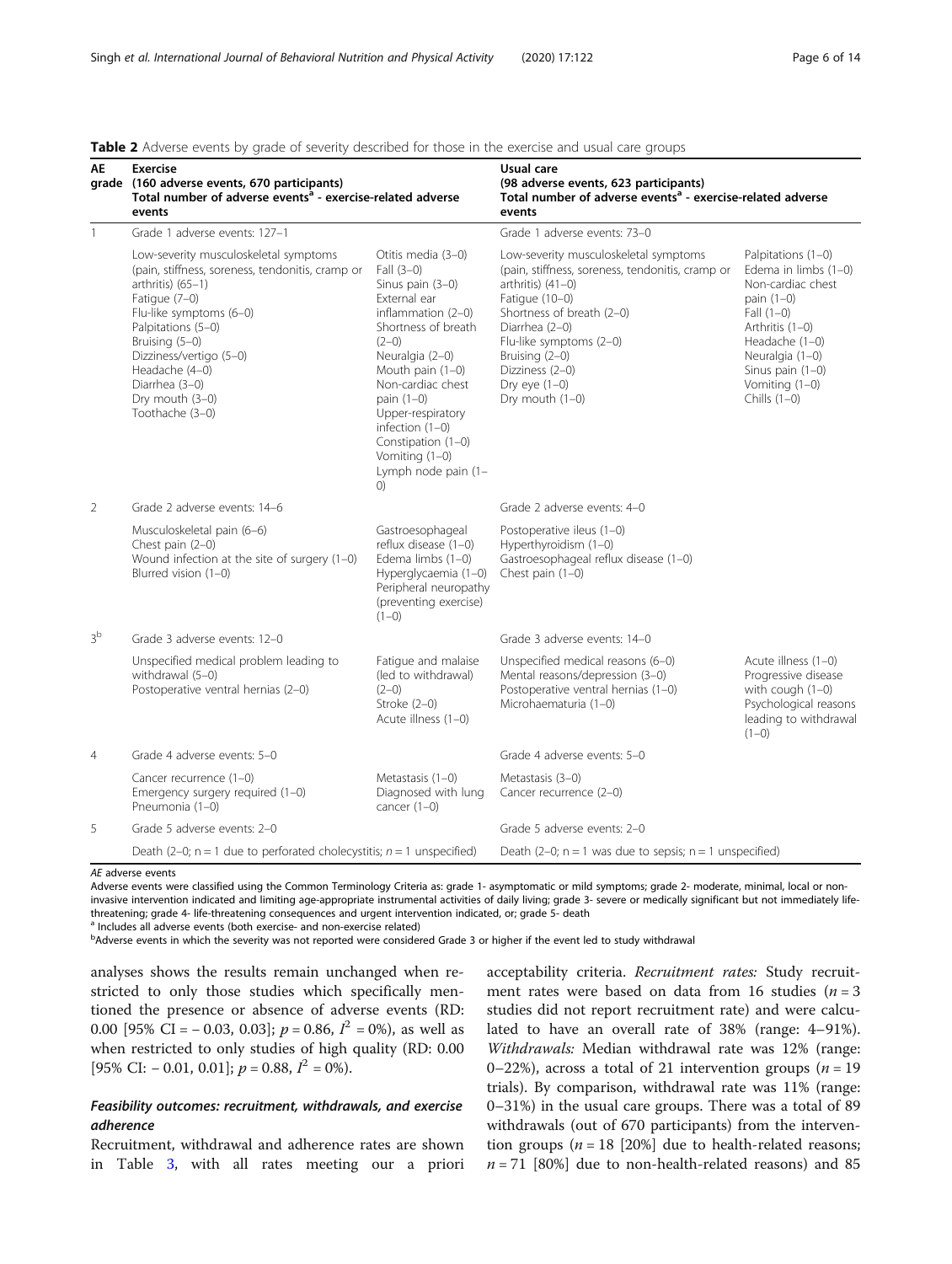<span id="page-6-0"></span>

| Subgroup                                     | Studies (n)  | Participants (n) | Heterogeneity (%) | RD (95% CI)               | P-value   |        |                   |     |
|----------------------------------------------|--------------|------------------|-------------------|---------------------------|-----------|--------|-------------------|-----|
| Exercise mode                                |              |                  |                   |                           |           |        |                   |     |
| Aerobic exercise                             | 5            | 212              | $0\%$             | $-0.01$ [ $-0.07, 0.04$ ] | 0.70      |        |                   |     |
| Combined exercise                            | 15           | 1027             | $0\%$             | $0.00$ [-0.01, 0.01]      | 0.90      |        |                   |     |
| Other exercise                               | $\mathbf{1}$ | 54               | <b>NA</b>         | <b>NA</b>                 | <b>NA</b> |        |                   |     |
| Supervision                                  |              |                  |                   |                           |           |        |                   |     |
| Supervised                                   | 9            | 352              | $0\%$             | $0.03$ [-0.01, 0.07]      | 0.21      |        |                   |     |
| Unsupervised                                 | 12           | 941              | 0%                | $0.00$ [-0.01, 0.01]      | 0.80      |        |                   |     |
| Duration                                     |              |                  |                   |                           |           |        |                   |     |
| Less than 12 weeks                           | 9            | 500              | 2%                | $0.00[-0.02, 0.03]$       | 0.78      |        |                   |     |
| 12 weeks or more                             | 12           | 793              | 0%                | $0.00$ [-0.01, 0.01]      | 0.97      |        |                   |     |
| Timing with respect to treatment             |              |                  |                   |                           |           |        |                   |     |
| Pre-treatment (surgery)                      | 4            | 294              | 9%                | $0.00$ [-0.03, 0.03]      | 1.00      |        |                   |     |
| During treatment (chemotherapy)              | 6            | 228              | 24%               | $0.02$ [-0.05, 0.09]      | 0.55      |        |                   |     |
| Post-treatment (surgery and/or chemotherapy) | 11           | 771              | $0\%$             | $0.00$ [-0.01, 0.01]      | 1.00      |        |                   |     |
| Cancer diagnosis                             |              |                  |                   |                           |           |        |                   |     |
| Colorectal                                   | 13           | 834              | $0\%$             | $0.00$ [-0.02, 0.02]      | 0.92      |        |                   |     |
| Colon                                        | 8            | 459              | 0%                | $0.00$ [-0.01, 0.01]      | 1.00      |        |                   |     |
| Study quality                                |              |                  |                   |                           |           |        |                   |     |
| High quality studies only                    | 19           | 1156             | $0\%$             | $0.00$ [-0.01, 0.01]      | 0.88      |        |                   |     |
| Overall                                      | 21           | 1293             | 0%                | $0.00$ [-0.01, 0.01]      | 0.92      |        | $-$               |     |
|                                              |              |                  |                   |                           |           |        |                   |     |
|                                              |              |                  |                   |                           |           | $-0.1$ | $^{\circ}$<br>SMD | 0.1 |

(out of 623 participants) withdrawals from usual care groups ( $n = 16$  [19%] due to health-related reasons;  $n =$ 69 [81%] due to non-health-related reasons, [Supplemen](#page-11-0)[tary content 4](#page-11-0)). Unspecified non-health (i.e., nonmedical) reasons were the most common reason for withdrawal in both groups (exercise:  $n = 32$  withdrawals; usual care:  $n = 29$  withdrawals; see [Supplementary con](#page-11-0)[tent 4](#page-11-0) for all reasons for withdrawals). Exercise adherence: Overall median adherence to the scheduled number of exercise sessions was 86% (range: 42–98%, Table [3\)](#page-7-0).

lower risk of an adverse event with exercise compared to usual care

#### Health outcomes: assessment of outcomes

There was a sufficient number of studies to allow for the conduct of meta-analyses on 10 health outcomes including QoL, aerobic fitness, fatigue, upper-body strength, lower-body strength, sleep, anxiety, depression, body fat and body mass index ([Supplementary content 5](#page-11-0) presents an overview of instruments and methods used to assess these outcomes).

## Meta-analyses results: exercise versus usual care

An overview of the main effects for all health outcomes is shown in Fig. [2.](#page-8-0) Compared with usual care, there were medium to large effects supported statistically (SMDs range: 0.21–0.66; all  $p < 0.05$ ) in favour of exercise for all health outcomes of interest, with the exception of lowerbody strength, anxiety and body mass index (SMD range: 0.04–0.31; all  $p \ge 0.05$ ). While results following sensitivity analyses (restricting analyses to data from studies rated as high quality) showed that effect sizes were attenuated for aerobic fitness (SMD: 0.39, 95% CI: 0.12–0.65;  $p < 0.01$  [high-quality studies only] vs SMD: 0.59, 95% CI: 0.16, 0.98; p < 0.01 [all studies]), they continued to be supported statistically. Further, effects size remained relatively unchanged for all other outcomes following sensitivity analyses.

# Subgroup effects

Findings from exploratory, subgroup analyses suggest benefit through exercise interventions, irrespective of mode, level of supervision, duration or timing with respect to chemotherapy or surgery for the majority of health outcomes. However, compared with effect size reported following the primary analyses, effect sizes were larger for specific outcomes under specific intervention conditions (Table [4](#page-9-0)). These include: for QoL and fatigue when interventions were supervised; for aerobic fitness, upper-body strength and reduced body fat when interventions were unsupervised; for QoL, aerobic fitness and reduced body fat when interventions were  $\geq 12$  weeks in duration; for QoL and reduced body fat when interventions were conducted post-treatment; for aerobic fitness when interventions were during chemotherapy; and for aerobic fitness and upper-body strength in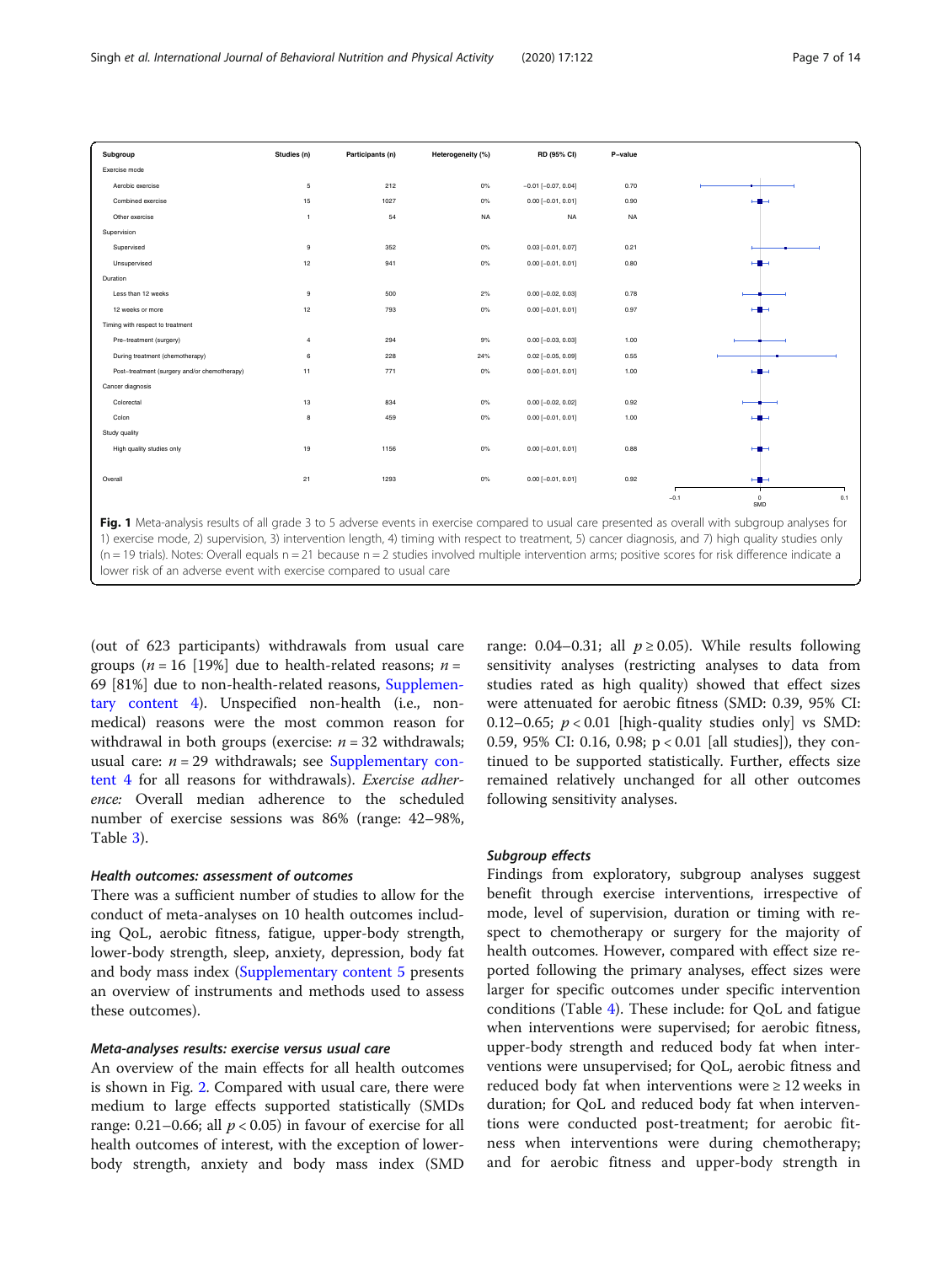|                     | Recruitment<br>rate $(\%)$                                   | Withdrawal rate (%) <sup>a</sup><br>Median (minimum, maximum)     | Adherence<br>rate $(%)$                        |                                                                                                  |
|---------------------|--------------------------------------------------------------|-------------------------------------------------------------------|------------------------------------------------|--------------------------------------------------------------------------------------------------|
|                     | Median<br>(minimum,<br>maximum)<br>$[n = 16 \text{ trials}]$ | <b>Exercise</b><br>$[n = 21$ groups from 19 trials <sup>a</sup> ] | Usual care<br>$[n = 19$ groups from 19 trials] | Median<br>(minimum,<br>maximum)<br>$[n = 14]$<br>groups <sup>a</sup><br>from $n = 12$<br>trials] |
| Overall             | $38(4-91)$                                                   | 12(0, 22)                                                         | 11(0, 31)                                      | 86 (42, 98)                                                                                      |
| Mode                |                                                              |                                                                   |                                                |                                                                                                  |
| Aerobic exercise    | 28 (15, 38)                                                  | 5(0, 14)                                                          | 8(0, 8)                                        | 76 (42, 93)                                                                                      |
| Mixed mode exercise | 41 (4, 91)                                                   | 12(0, 90)                                                         | 15(0, 31)                                      | 88 (61, 98)                                                                                      |
| Other exercise      | $^{\rm -b}$                                                  | $\_$ b                                                            | $\_$ b                                         | $\_$ b                                                                                           |
| Supervision         |                                                              |                                                                   |                                                |                                                                                                  |
| Supervised          | 39 (10, 91)                                                  | 11 (0, 22)                                                        | 18 (0, 31)                                     | 88 (53, 98)                                                                                      |
| Unsupervised        | 37 (4, 84)                                                   | 12(0, 21)                                                         | 8(0, 21)                                       | 76 (42, 93)                                                                                      |
| Length              |                                                              |                                                                   |                                                |                                                                                                  |
| < 12 weeks          | 61 (18, 91)                                                  | 12(0, 22)                                                         | 18(0, 31)                                      | 85 (53, 98)                                                                                      |
| $\geq$ 12 weeks     | 33 (4, 54)                                                   | 12(0, 21)                                                         | 8(0, 21)                                       | 89 (42, 93)                                                                                      |
| Treatment           |                                                              |                                                                   |                                                |                                                                                                  |
| Pre-treatment       | 88 (84, 91)                                                  | 14(0, 16)                                                         | 11(0, 18)                                      | 78 (74, 98)                                                                                      |
| During treatment    | 33 (26, 39)                                                  | 12(5, 14)                                                         | 8(0, 31)                                       | 75 (42, 89)                                                                                      |
| Post-treatment      | 28 (4, 61)                                                   | 11(0, 22)                                                         | 13(0, 21)                                      | 88 (53, 93)                                                                                      |
| Cancer diagnosis    |                                                              |                                                                   |                                                |                                                                                                  |
| Colorectal          | 27 (4, 91)                                                   | 11(0, 22)                                                         | 14(0, 31)                                      | 77 (42, 98)                                                                                      |
| Colon only          | 39 (10, 61)                                                  | 12(0, 14)                                                         | 8 (0, 19)                                      | 89 (61, 93)                                                                                      |
| Rectal only         | $-{}^{\rm b}$                                                | $\mathsf{-}^\mathsf{b}$                                           | $\_^{\rm b}$                                   | $\mathsf{-}^\mathsf{b}$                                                                          |
| Study quality       |                                                              |                                                                   |                                                |                                                                                                  |
| Low                 | $\mathsf{-}^\mathsf{b}$                                      | $\mathsf{-}^\mathsf{b}$                                           | $\_b$                                          | $\mathsf{b}$                                                                                     |
| High                | 38 (4, 91)                                                   | 12(0, 22)                                                         | 11(0, 31)                                      | 88 (42, 98)                                                                                      |

<span id="page-7-0"></span>Table 3 Study recruitment rates, withdrawal rates and exercise adherence rates reported as overall, and for exercise mode, intervention supervision, intervention length, timing with respect to treatment, cancer diagnosis and study quality

 $a$  Reported by intervention groups because  $n = 2$  trials involved multiple intervention groups

**b** Insufficient number of studies

trials that involved combined colorectal patients (Table [4](#page-9-0)).

#### Discussion

Findings from this meta-analysis suggest that exercise is safe and feasible for individuals with colorectal cancer during and following treatment. There is also evidence to support that exercise is effective for improving QoL, fitness, fatigue, upper-body strength, sleep, depression, and body fat following diagnosis of colorectal cancer.

Participation in exercise was associated with a low adverse event risk, occurring in approximately 1% of participants, and there was no difference observed in grade III or higher adverse events between 1293 exercise and usual care participants (19 RCTs, 21 exercise arms). Of the grade I and II adverse events reported by those in

the exercise group, most were low-grade (i.e., 79% were grade I, and no exercise-related events were grade 3 or higher) and reflected common responses to exercise (e.g., muscle soreness). Previous systematic reviews have either reported no adverse events [[55\]](#page-12-0), or not commented on adverse events in colorectal patients [[18,](#page-12-0) [19](#page-12-0)]. However, previous reviews have been more limited in the ability to report on safety due to the low number of studies included, as well as poorer reporting of adverse events by early original research included in these reviews. Moreover, past reviews have focussed only on the post-treatment timepoint (i.e., not pre- or during treatment). While improvements in the assessment and reporting of adverse events has improved over the past decade, our low risk of adverse events finding should still be interpreted with caution. Almost one-half of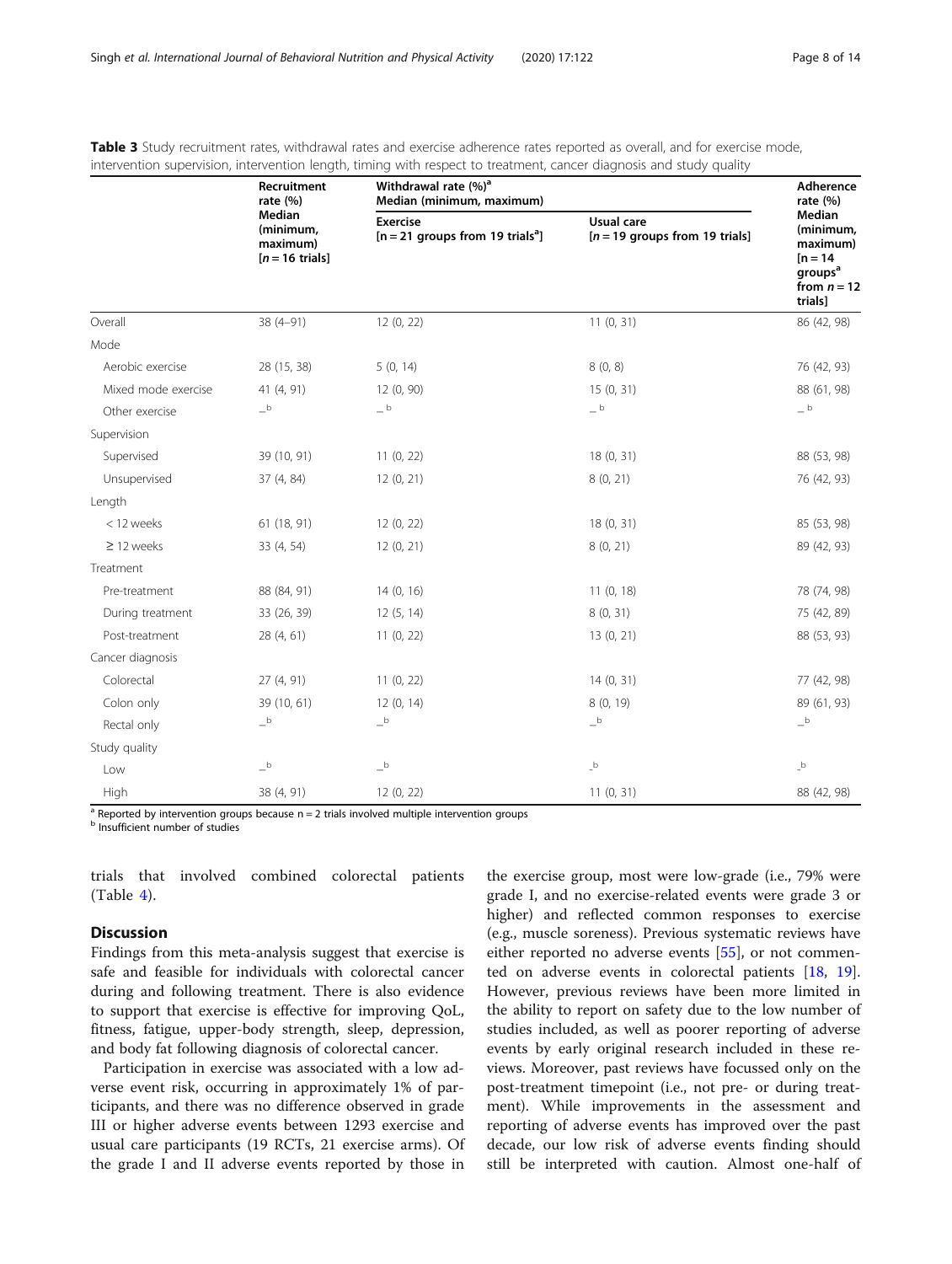<span id="page-8-0"></span>

included studies ( $n = 9$ , 47%) made no mention of adverse events (i.e., whether they occurred or not). Moreover, in the studies that reported adverse events, most did not comprehensively describe adverse event monitoring and recording procedures. Nonetheless, our subgroup findings provide some confidence that exercise safety can be maintained even when conducted during chemotherapy, under unsupervised conditions and including resistance exercise.

The recruitment rate (38%), low withdrawal rate (12%) and high exercise adherence rate (86%) reported here are consistent with those previously reported in exercise interventions among other cancer types, including breast cancer [[23](#page-12-0)]. This supports the feasibility of exercise including for those with colorectal cancer. However, low withdrawals and high adherence may also be reflective of a recruitment bias, whereby those individuals who agree to participate in exercise trials may have higher exercise readiness compared with those who are less likely to volunteer [[56\]](#page-12-0). Further, approximately one-third ( $n =$ 6, 32%) of studies included in this review excluded participants with metastatic (stage IV) disease and presence of comorbidities and only one trial specifically involved participants with metastatic disease. Given that onequarter of individuals are diagnosed with metastatic disease [[57](#page-12-0)] and one-third have at least one comorbidity [[58\]](#page-13-0), restrictive eligibility criteria may adversely influence the representativeness of the samples to the wider colorectal cancer population. With increasing guidelines recommending participation in physical activity, including exercise, for all people with cancer, there is a clear need to ensure eligibility criteria of future studies allows for more representative samples to be investigated. Ensuring study samples reflect the diverse and complex presentations of patients in the clinical setting would require recruiting patients with characteristics such as being physically inactive, older age, poorer prognosis, presence of additional comorbidities, lower socioeconomic status and poorer access to care.

Much heterogeneity exists in the way exercise adherence and compliance is reported between studies. Approximately two-thirds of the studies  $(n = 13, 68%)$ reported adherence as participant attendance at exercise sessions, but did not provide data to enable assessment of exercise compliance (i.e., to what extent did participants complete prescribed exercise dosage). Therefore, while we report high adherence (86%), irrespective of intervention characteristics, compliance is unclear across all studies. Better reporting of compliance by future research will enable exploration of upper- and lowerthresholds of benefits from exercise and whether this is associated by patient characteristics, providing highly useful information for clinical practice.

Improvements in a range of health outcomes, including QoL, fatigue, aerobic fitness, depression, sleep, upper-body strength and body fat (SMD range = 0.21– 0.66,  $p < 0.05$ ) were observed. This extends findings from previous meta-analyses (limited by number of included studies and the number of outcomes these studies evaluated), which were only able to confirm benefit to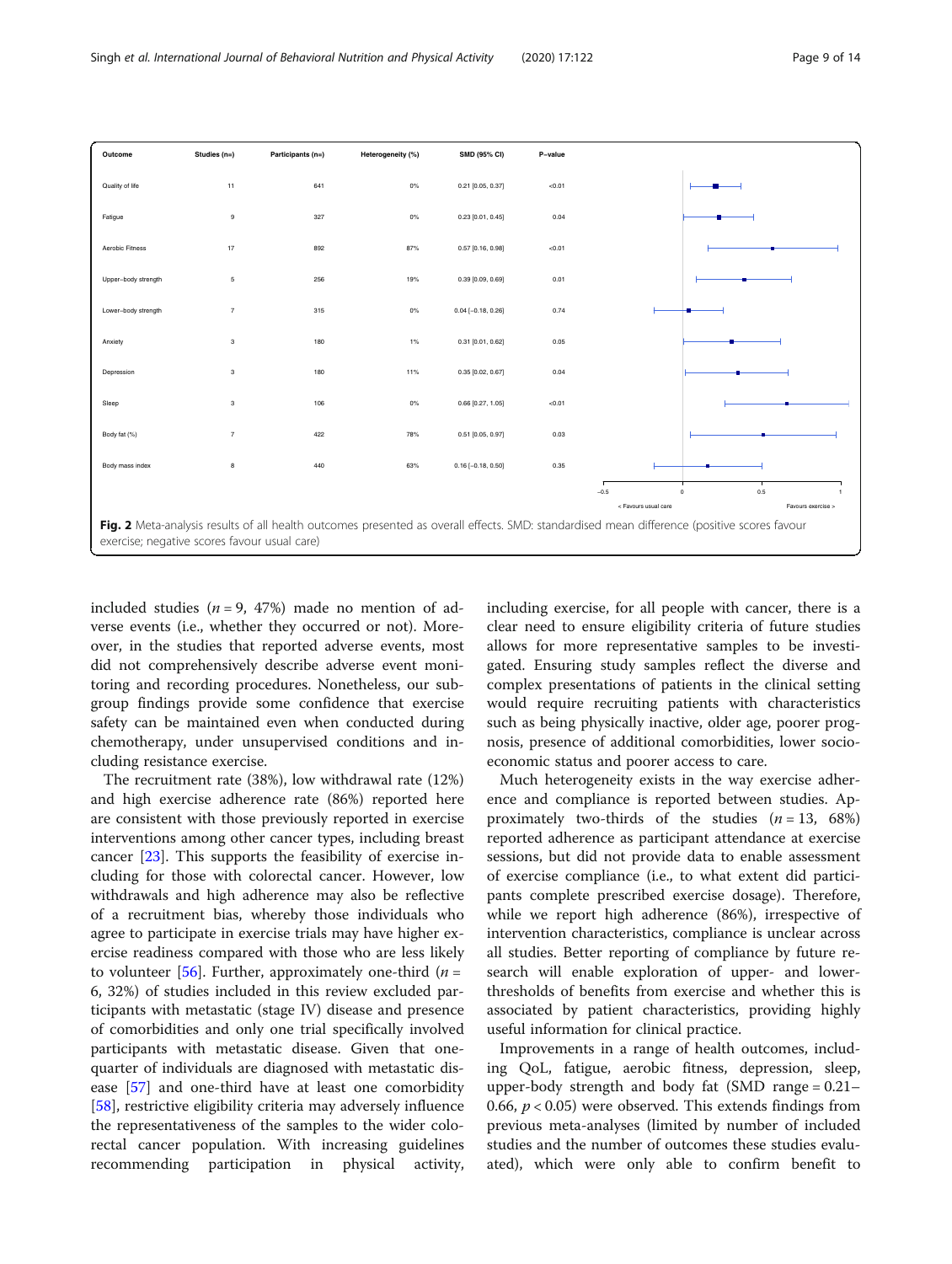| <b>Health outcomes</b>     | No. of studies | <b>Total participants</b> |                    | $I^2$<br>(%)               | Standardized mean difference<br>(95% CI) | p-value          |
|----------------------------|----------------|---------------------------|--------------------|----------------------------|------------------------------------------|------------------|
|                            |                | <b>Exercise</b>           | Usual care         |                            |                                          |                  |
| Quality of life            |                |                           |                    |                            |                                          |                  |
| Exercise mode              |                |                           |                    |                            |                                          |                  |
| Aerobic exercise           | $\overline{4}$ | 108                       | 83                 | $\circ$                    | $0.06$ (-0.23, 0.35)                     | 0.69             |
| Mixed mode exercise        | 6              | 202                       | 194                | $\circ$                    | $0.25$ (0.05, 0.44)                      | $0.02*$          |
| Other                      | $\mathbf{1}$   | $-^{\mathrm{a}}$          | $a =$              | $-{}^a$                    | $-{}^a$                                  | $-{}^a$          |
| Supervision                |                |                           |                    |                            |                                          |                  |
| Supervised                 | 5              | 77                        | 73                 | $\circ$                    | 0.39(0.07, 0.72)                         | $0.02*$          |
| Unsupervised               | 6              | 260                       | 231                | $\mathsf{O}\xspace$        | $0.15 (-0.03, 0.33)$                     | 0.10             |
| Intervention duration      |                |                           |                    |                            |                                          |                  |
| < 12 weeks                 | 2              | 44                        | 40                 | $\circ$                    | $0.31 (-0.10, 0.98)$                     | 0.12             |
| $\geq$ 12 weeks            | 9              | 293                       | 264                | $\mathsf{O}\xspace$        | 0.19 (0.02, 0.36)                        | $0.02*$          |
| Treatment                  |                |                           |                    |                            |                                          |                  |
| Pre-treatment              | 0              | $-{}^{\mathrm{a}}$        | $-{}^{\mathrm{a}}$ | $\overline{\phantom{a}}^a$ | $-{}^a$                                  | $-{}^a$          |
| During treatment           | 5              | 111                       | 76                 | $\circ$                    | $0.05 (-0.24, 0.35)$                     | 0.73             |
| Post-treatment             | 6              | 226                       | 228                | $\circ$                    | $0.27$ (0.08, 0.45)                      | $< 0.01*$        |
| Fatigue                    |                |                           |                    |                            |                                          |                  |
| Supervision                |                |                           |                    |                            |                                          |                  |
| Supervised                 | 4              | 59                        | 61                 | $\circ$                    | $0.43$ (0.06, 0.79)                      | $0.02*$          |
| Unsupervised               | 5              | 116                       | 91                 | 0                          | $0.12 (-0.17, 0.40)$                     | 0.42             |
| Aerobic fitness            |                |                           |                    |                            |                                          |                  |
| Exercise mode              |                |                           |                    |                            |                                          |                  |
| Aerobic exercise           | 5              | 123                       | 100                | $\circ$                    | 0.46 (0.18, 0.73)                        | $< 0.01*$        |
| Mixed mode exercise        | 12             | 339                       | 330                | 91                         | 0.64 (0.07, 1.20)                        | $0.01*$          |
| Other exercise             | 0              | $-{}^a$                   | $-$ <sup>a</sup>   | $-{}^a$                    | $-$ a                                    | $-{}^a$          |
| Supervision                |                |                           |                    |                            |                                          |                  |
| Supervised                 | 7              | 136                       | 129                | 80                         | $0.45 (-0.14, 1.03)$                     | 0.14             |
| Unsupervised               | 10             | 326                       | 301                | 91                         | 0.65 (0.08, 1.21)                        | $0.03*$          |
| Intervention duration      |                |                           |                    |                            |                                          |                  |
| < 12 weeks                 | 7              | 209                       | 206                | 94                         | $0.47$ (-0.43, 1.38)                     | 0.31             |
| $\geq$ 12 weeks            | $10\,$         | 253                       | 224                | 56                         | 0.56 (0.25, 0.87)                        | $< 0.01^{\ast}$  |
| Timing regarding treatment |                |                           |                    |                            |                                          |                  |
| Pre-surgery                | 3              | 136                       | 137                | 98                         | $1.00 (-0.72, 2.72)$                     | 0.25             |
| During chemotherapy        | 5              | 115                       | 81                 | 46                         | $0.72$ $(0.27, 1.17)$                    | $< 0.01*$        |
| Post-treatment             | 9              | 211                       | 212                | 68                         | $0.28$ (-0.09, 0.0.65)                   | 0.13             |
| Cancer                     |                |                           |                    |                            |                                          |                  |
| Colorectal cancer          | 10             | 371                       | 338                | 91                         | 0.55(0.01, 1.08)                         | $0.04*$          |
| Colon only                 | $\overline{7}$ | 91                        | 92                 | 78                         | $0.61$ $(-0.07, 1.28)$                   | 0.08             |
| Rectal only                | $\mathbf 0$    | $\mathsf{=}^{\texttt{a}}$ | $-{}^{\rm a}$      | $-{}^a$                    | $-{}^a$                                  | $-$ <sup>a</sup> |
| Upper-body strength        |                |                           |                    |                            |                                          |                  |
| Exercise mode              |                |                           |                    |                            |                                          |                  |
| Aerobic exercise           | 0              | $-{}^a$                   | $-{}^{\mathrm{a}}$ | $-$ <sup>a</sup>           | $-{}^a$                                  | $ ^{\rm a}$      |
| Mixed mode exercise        | 5              | 132                       | 124                | 19                         | 0.39 (0.09, 0.69)                        | $0.01*$          |

# <span id="page-9-0"></span>Table 4 Summary of outcomes that had statistically significant effects based on subgroups with two or more studies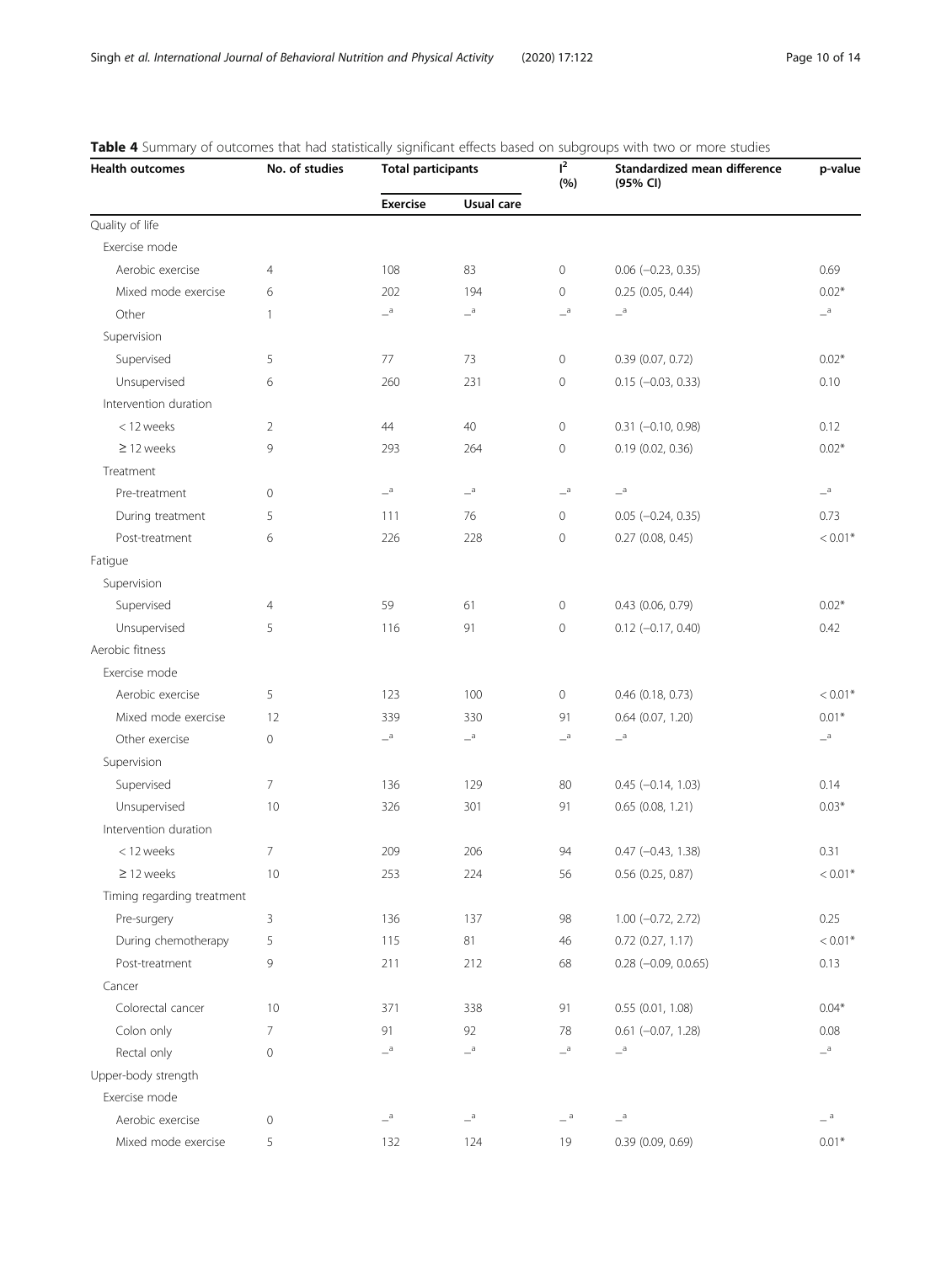| <b>Health outcomes</b> | No. of studies | <b>Total participants</b>  |                           | $l^2$<br>(%)     | Standardized mean difference<br>(95% CI) | p-value          |
|------------------------|----------------|----------------------------|---------------------------|------------------|------------------------------------------|------------------|
|                        |                | <b>Exercise</b>            | Usual care                |                  |                                          |                  |
| Other exercise         | $\overline{0}$ | $\overline{\phantom{a}}^a$ | $-{}^{\rm a}$             | $-^{\mathrm{a}}$ | $-{}^{\mathrm{a}}$                       | $=$ <sup>a</sup> |
| Supervision            |                |                            |                           |                  |                                          |                  |
| Supervised             | $\overline{2}$ | 24                         | 21                        | $\circ$          | $0.10 (-0.49, 0.69)$                     | 0.75             |
| Unsupervised           | 3              | 108                        | 103                       | 30               | 0.47(0.11, 0.83)                         | $0.01*$          |
| Cancer                 |                |                            |                           |                  |                                          |                  |
| Colorectal cancer      | 3              | 117                        | 108                       | 36               | $0.43$ (0.07, 0.78)                      | $0.02*$          |
| Colon only             | $\overline{2}$ | 15                         | 16                        | 12               | $0.14 (-0.62, 0.90)$                     | 0.72             |
| Rectal only            | $\Omega$       | $-{}^a$                    | $\mathbf{=}^{\texttt{a}}$ | $-{}^a$          | $-{}^a$                                  | $a_{-}$          |
| Body fat               |                |                            |                           |                  |                                          |                  |
| Supervision            |                |                            |                           |                  |                                          |                  |
| Supervised             | $\overline{2}$ | 39                         | 42                        | 21               | $0.20$ (-0.29, 0.69)                     | 0.43             |
| Unsupervised           | 5              | 154                        | 187                       | 85               | $0.67$ (0.05, 1.30)                      | $0.03*$          |
| Intervention duration  |                |                            |                           |                  |                                          |                  |
| < 12 weeks             | 2              | 39                         | 42                        | 21               | $0.20 (-0.29, 0.69)$                     | 0.43             |
| $\geq$ 12 weeks        | 5              | 154                        | 187                       | 85               | $0.67$ (0.05, 1.30)                      | $0.03*$          |
| Treatment              |                |                            |                           |                  |                                          |                  |
| Pre-treatment          | $\mathbf{0}$   | a                          | a                         | $-{}^a$          | a                                        | $a_{-}$          |
| During treatment       | $\mathbf{1}$   | $-{}^a$                    | $\mathbf{=}^{\texttt{a}}$ | $-$ a            | $-{}^a$                                  | $=$ a            |
| Post-treatment         | 6              | 162                        | 167                       | 80               | $0.63$ $(0.09, 1.18)$                    | $0.02*$          |

Table 4 Summary of outcomes that had statistically significant effects based on subgroups with two or more studies (Continued)

<sup>a</sup> Insufficient number of studies

 $*$  Statistically significant ( $p < 0.05$ )

physical function (SMD = 0.59,  $[18]$  $[18]$  $[18]$ ), and showed no effects on fatigue  $(SMD = 0.18 - 0.21, [18, 19])$  $(SMD = 0.18 - 0.21, [18, 19])$  $(SMD = 0.18 - 0.21, [18, 19])$  $(SMD = 0.18 - 0.21, [18, 19])$  $(SMD = 0.18 - 0.21, [18, 19])$  and  $QoL$  $(SMD = 0.18, [18])$  $(SMD = 0.18, [18])$  $(SMD = 0.18, [18])$ . The findings from our subgroups analyses also support benefits can be accrued irrespective of mode, degree of supervision, timing with respect to surgery or chemotherapy, although there was some evidence that specific intervention characteristics may be particularly beneficial for specific health outcomes. For example, effect size was greater for QoL with mixed mode and supervised interventions (compared with aerobic exercise only and unsupervised interventions, respectively, Table [4](#page-9-0)). Since larger effects were observed for specific outcomes when interventions were supervised (e.g., QoL and fatigue), while unsupervised interventions appear more favourable for improvements in other outcomes (e.g., aerobic fitness, upper-body strength and reductions in body fat), prescribing targeted exercise will likely require prioritising health outcomes. This is in line with recommendations made following the most recent update to national exercise prescription guidelines for people with cancer [\[59\]](#page-13-0). However, it remains important to recognise that heterogeneity due to other intervention characteristics (e.g., intervention length, exercise mode and exercise intensity) may

explain the differences observed in this review between supervised and unsupervised interventions.

Findings from this meta-analysis need to be considered in light of limitations. As acknowledged above, comprehensive reporting of safety and compliance data was lacking and as with many exercise trials, the included studies have the potential for recruitment bias (i.e., participants are more likely to be younger and healthier than the population from which they are drawn) and participation bias (i.e., participants are more likely to have higher exercise self-efficacy than the wider oncology population). Another limitation is that it is important to recognise that our subgroup analyses were exploratory, and lack of power may have prevented us from identifying associations that are present but not represented in our results. It is of note that most ( $n = 8$ , 88%) of the unsupervised interventions included in this review were short in duration (12 weeks or less). Also, it has been previously established that unsupervised interventions ( $n = 9$  of 21 study arms in this review) tend to be of lower intensity than those supervised [\[60](#page-13-0)]. When these factors are considered together, it is possible the potential for benefit through exercise may have been underestimated and caution should be used when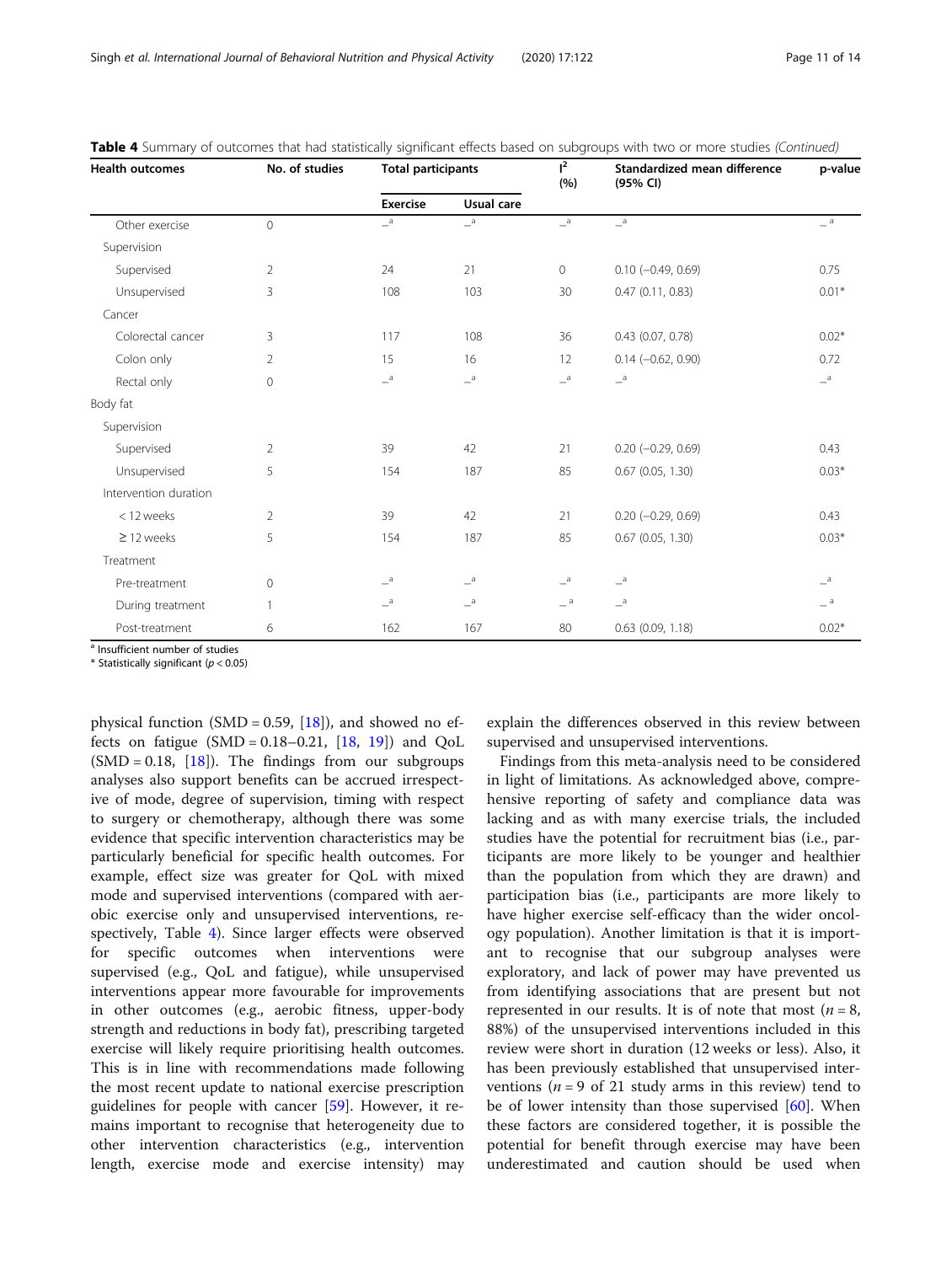<span id="page-11-0"></span>generalising the safety findings. Nonetheless, this systematic review and meta-analysis reflects the most comprehensive assessment of exercise and colorectal cancer studies available. Unlike previous reviews, our evaluation of safety and feasibility involved assessing all phases of treatment (pre-, during and post-treatment). Other strengths of this work included the inclusion of only RCTs, two authors assessed study quality ratings, adverse events were analysed using the Common Terminology Criteria for Adverse Event (Version 5.0), and subgroup analyses were performed to identify potential associations between disease, treatment and intervention characteristics on safety and effect outcomes.

# Conclusions

To date, this is the first systematic review and metaanalysis to: 1) undertake pooled analyses of exerciserelated adverse events, and; 2) the first review article to systematically evaluate feasibility outcomes (recruitment, adherence and withdrawals) in this population. The present findings suggest that exercise following colorectal cancer diagnosis is associated with a low risk of adverse event, is feasible, and has beneficial effects on a range of health outcomes, irrespective of exercise mode, level of supervision, duration or timing with respect to chemotherapy or surgery.

#### Supplementary information

Supplementary information accompanies this paper at [https://doi.org/10.](https://doi.org/10.1186/s12966-020-01021-7) [1186/s12966-020-01021-7](https://doi.org/10.1186/s12966-020-01021-7).

Additional file 1.

#### Abbreviations

CI: Confidence interval; HR: Hazard ratio; QoL: Quality of life; SD: Standard deviation; SMD: Standardized mean difference; RCT: Randomized controlled trial; RD: Risk difference

#### Acknowledgements

Nil.

#### Authors' contributions

BS, RS, MS, SH, GM were involved in the conception, design, data screening, data extraction, data analysis and interpretation and write up of the manuscript. BS, RS, MS, SH, GM, LG were involved in the review of the manuscript. All authors have approved the submitted version.

#### Funding

The authors received no specific funding for this work.

#### Availability of data and materials

All data generated or analysed during this study are included in this published article and its supplementary information files.

#### Ethics approval and consent to participate

Not applicable.

## Consent for publication

Not applicable.

#### Competing interests

The authors declare no conflict of interest.

#### Author details

<sup>1</sup>Univ Lyon, UJM-Saint-Etienne, Inter-university Laboratory of Human Movement Biology, EA 7424, F-42023 Saint-Etienne, France. <sup>2</sup>Laboratoire Interuniversitaire de Biologie de la Motricité, Bâtiment IRMIS, 10 rue de la Marandière, 42270 Saint Priest en Jarez, France. <sup>3</sup>Griffith University, Menzies Health Institute Queensland, Brisbane, Queensland, Australia. <sup>4</sup>Institute of Health and Biomedical Innovation, Queensland University of Technology, Musk Avenue, Kelvin Grove, Queensland, Australia. <sup>5</sup>School of Clinical Medicine, University of Queensland, St. Lucia, Queensland, Australia. <sup>6</sup>Institut Universitaire de France (IUF), Paris, France. <sup>7</sup>Hôpital Privé de la Loire, Saint-Étienne, France.

#### Received: 3 May 2020 Accepted: 9 September 2020 Published online: 24 September 2020

# References

- 1. World Cancer Research Fund (WCRF). Colorectal cancer statistics January 12, 2020. [https://www.wcrf.org/dietandcancer/cancer-trends/colorectal](https://www.wcrf.org/dietandcancer/cancer-trends/colorectal-cancer-statistics)[cancer-statistics](https://www.wcrf.org/dietandcancer/cancer-trends/colorectal-cancer-statistics). Accessed March 2020.
- 2. Howlader N, Noone AM, Krapcho M, Miller D, Bishop K, Kosary CL, et al. National Cancer Institute SEER Cancer Statistics Review, 1975-2014. National Cancer Institute. Bethesda, MD: National Cancer Institute; 2016.
- 3. Miller KD, Siegel RL, Lin CC, Mariotto AB, Kramer JL, Rowland JH, et al. Cancer treatment and survivorship statistics, 2016. CA Cancer J Clin. 2016; 66(4):271–89.
- 4. Center MM, Jemal A, Ward E. International trends in colorectal cancer incidence rates. Cancer Epidemiol Biomark Prev. 2009;18(6):1688–94.
- 5. Murphy CC, Harlan LC, Lund JL, Lynch CF, Geiger AM. Patterns of Colorectal Cancer Care in the United States: 1990–2010. J Natl Cancer Inst. 2015; 107(10):1–11.
- 6. Bosetti C, Levi F, Rosato V, Bertuccio P, Lucchini F, Negri E, et al. Recent trends in colorectal cancer mortality in Europe. Int J Cancer. 2011;129(1): 180–91.
- 7. Rachet B, Maringe C, Nur U, Quaresma M, Shah A, Woods LM, et al. Population-based cancer survival trends in England and Wales up to 2007: an assessment of the NHS cancer plan for England. Lancet Oncol. 2009; 10(4):351–69.
- 8. Brouwer NPM, Bos ACRK, Lemmens VEPP, Tanis PJ, Hugen N, Nagtegaal ID, et al. An overview of 25 years of incidence, treatment and outcome of colorectal cancer patients. Int J Cancer. 2018;143(11): 2758–66.
- 9. Brown SR, Mathew R, Keding A, Marshall HC, Brown JM, Jayne DG. The impact of postoperative complications on long-term quality of life after curative colorectal cancer surgery. Ann Surg. 2014;259(5):916–23.
- 10. Birgisson H, Pahlman L, Gunnarsson U, Glimelius B. Late adverse effects of radiation therapy for rectal cancer - a systematic overview. Acta Oncol. 2007;46(4):504–16.
- 11. Cheng KKF, Lee DTF. Effects of pain, fatigue, insomnia, and mood disturbance on functional status and quality of life of elderly patients with cancer. Crit Rev Oncol Hematol. 2011;78(2):127–37.
- 12. Vardy J, Dhillon HM, Pond GR, Rourke SB, Xu W, Dodd A, et al. Cognitive function and fatigue after diagnosis of colorectal cancer. Ann Oncol. 2014; 25(12):2404–12. <https://doi.org/10.1093/annonc/mdu448>.
- 13. DeCosse JJ, Cennerazzo WJ. Quality-of-life management of patients with colorectal cancer. CA Cancer J Clin. 1997;47(4):198–206.
- 14. Deimling GT, Sterns S, Bowman KF, Kahana B. Functioning and activity participation restrictions among older adult, long-term cancer survivors. Cancer Investig. 2007;25(2):106–16.
- 15. Miller KD, Nogueira L, Mariotto AB, Rowland JH, Yabroff KR, Alfano CM, et al. Cancer treatment and survivorship statistics, 2019. CA Cancer J Clin. 2019; 69(5):363–85.
- 16. McCabe MS, Bhatia S, Oeffinger KC, Reaman GH, Tyne C, Wollins DS, et al. American Society of Clinical Oncology statement: achieving high-quality cancer survivorship care. J Clin Oncol. 2013;31(5):631–40.
- 17. Friedenreich CM, Stone CR, Cheung WY, Hayes SC. Physical activity and mortality in cancer survivors: a systematic review and meta-analysis. JNCI Cancer Spectr. 2019. [https://doi.org/10.1093/jncics/pkz080.](https://doi.org/10.1093/jncics/pkz080)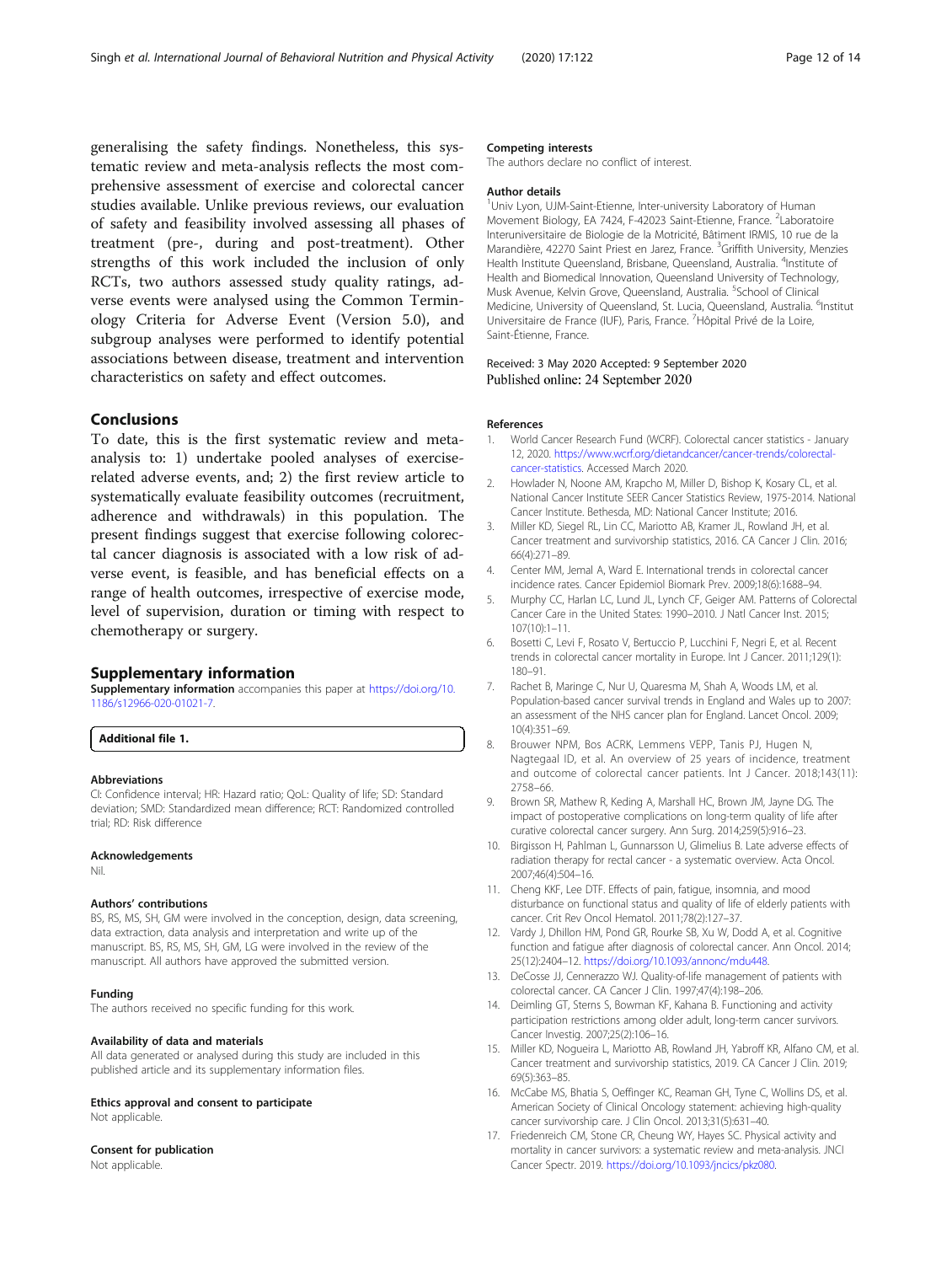- <span id="page-12-0"></span>18. Cramer H, Lauche R, Klose P, Dobos G, Langhorst J. A systematic review and meta-analysis of exercise interventions for colorectal cancer patients. Eur J Cancer Care (Engl). 2014;23(1):3–14.
- 19. Brandenbarg D, Korsten JHWM, Berger MY, Berendsen AJ. The effect of physical activity on fatigue among survivors of colorectal cancer: a systematic review and meta-analysis. Support care cancer. 2018;26(2): 393–403.
- 20. Gao R, Yu T, Liu L, Bi J, Zhao H, Tao Y, et al. Exercise intervention for posttreatment colorectal cancer survivors: a systematic review and metaanalysis. J Cancer Surviv. 2020. <https://doi.org/10.1007/s11764-020-00900-z> [Online ahead of print].
- 21. Schardt C, Adams MB, Owens T, Keitz S, Fontelo P. Utilization of the PICO framework to improve searching PubMed for clinical questions. BMC Med Inform Decis Mak. 2007;7:16.
- 22. Garber CE, Blissmer B, Deschenes MR, Franklin BA, Lamonte MJ, Lee IM, et al. American College of Sports Medicine position stand. Quantity and quality of exercise for developing and maintaining cardiorespiratory, musculoskeletal, and neuromotor fitness in apparently healthy adults: guidance for prescribing exercise. Med Sci Sport Exerc. 2011;43(7):1334–59.
- 23. Singh B, Spence RR, Steele ML, Sandler CX, Peake JM, Hayes SC. A Systematic Review and Meta-Analysis of the Safety, Feasibility, and Effect of Exercise in Women With Stage II+ Breast Cancer. Arch Phys Med Rehabil. 2018;99(12):2621–36.
- 24. Sherrington C, Herbert RD, Maher CG, Moseley AM. PEDro. A database of randomized trials and systematic reviews in physiotherapy. Man Ther. 2000; 5(4):223–6.
- 25. Maher CG, Sherrington C, Herbert RD, Moseley AM, Elkins M. Reliability of the PEDro scale for rating quality of randomized controlled trials. Phys Ther. 2003;83(8):713–21.
- 26. Armijo-Olivo S, da Costa BR, Cummings GG, Ha C, Fuentes J, Saltaji H, et al. PEDro or Cochrane to assess the quality of clinical trials? A Meta-Epidemiological Study. PLoS One. 2015;10(7):e0132634.
- 27. Harrison RW, Hasselblad V, Mehta RH, Levin R, Harrington RA, Alexander JH. Effect of levosimendan on survival and adverse events after cardiac surgery: a meta-analysis. J Cardiothorac Vasc Anesth. 2013;27(6):1224–32.
- 28. Hasselblad V, Mosteller F, Littenberg B, Chalmers TC, Hunink MG, Turner JA, et al. A survey of current problems in meta-analysis. Discussion from the Agency for Health Care Policy and Research inter-PORT work group on literature review/meta-analysis. Med Care. 1995;33(2):202–20.
- 29. De Jesus S, Fitzgeorge L, Unsworth K, Massel D, Suskin N, Prapavessis H, et al. Feasibility of an exercise intervention for fatigued breast cancer patients at a community-based cardiac rehabilitation program. Cancer Manag Res. 2017;9:29–39.
- 30. Newton MJ, Hayes SC, Janda M, Webb PM, Obermair A, Eakin EG, et al. Safety, feasibility and effects of an individualised walking intervention for women undergoing chemotherapy for ovarian cancer: a pilot study. BMC Cancer. 2011;11(1):389. [https://doi.org/10.1186/1471-2407-11-389.](https://doi.org/10.1186/1471-2407-11-389)
- 31. Higgins JP, Deeks JJ, Altman DG. Special topics in statistics. In: Higgins JPT, Green S, editors. Cochrane Handbook for Systematic Reviews of Interventions. Chichester: Wiley; 2008. p. 481–529.
- 32. Egger M, Davey Smith G, Schneider M, Minder C. Bias in meta-analysis detected by a simple, graphical test. BMJ. 1997;315(7109):629–34.
- 33. Thompson SG, Higgins JPT. How should meta-regression analyses be undertaken and interpreted? Stat Med. 2002;21(11):1559–73.
- 34. Deeks JJ, Higgins JPTAD. Analysing Data and Undertaking Meta-Analyses, Cochrane Handbook for Systematic Reviews of Interventions. In: Higgins JPT, Green S, editors. Chichester: Wiley; 2008. p. 481–529. in Cochrane Handbook for Systematic Reviews of Interventions. 2008.
- 35. Cohen J. Statistical power analysis for the behavioral sciences. 2nd ed. Hillsdale, New Jersey: Lawrence Erlbaum Associates; 1988.
- 36. Brown JC, Troxel AB, Ky B, Damjanov N, Zemel BS, Rickels MR, et al. Doseresponse effects of aerobic exercise among Colon Cancer survivors: a randomized phase II trial. Clin Colorectal Cancer. 2018;17(1):32–40.
- 37. van Waart H, Stuiver MM, van Harten WH, Geleijn E, de Maaker-Berkhof M, Schrama J, et al. Recruitment to and pilot results of the PACES randomized trial of physical exercise during adjuvant chemotherapy for colon cancer. Int J Color Dis. 2018;33(1):29–40.
- 38. Bousquet-Dion G, Awasthi R, Loiselle S-E, Minnella EM, Agnihotram RV, Bergdahl A, et al. Evaluation of supervised multimodal prehabilitation programme in cancer patients undergoing colorectal resection: a randomized control trial. Acta Oncol. 2018;57(6):849–59.
- 39. Cantarero-Villanueva I, Sanchez-Jimenez A, Galiano-Castillo N, Diaz-Rodriguez L, Martin-Martin L, Arroyo-Morales M. Effectiveness of Lumbopelvic exercise in Colon Cancer survivors: a randomized controlled clinical trial. Med Sci Sports Exerc. 2016;48(8):1438–46.
- 40. Chen BP, Awasthi R, Sweet SN, Minnella EM, Bergdahl A, Santa Mina D, et al. Four-week prehabilitation program is sufficient to modify exercise behaviors and improve preoperative functional walking capacity in patients with colorectal cancer. Support Care Cancer. 2017;25(1):33–40.
- 41. Courneya KS, Friedenreich CM, Quinney HA, Fields ALA, Jones LW, Fairey AS. A randomized trial of exercise and quality of life in colorectal cancer survivors. Eur J Cancer Care (Engl). 2003;12(4):347–57.
- 42. Gillis C, Li C, Lee L, Awasthi R, Augustin B, Gamsa A, et al. Prehabilitation versus rehabilitation: a randomized control trial in patients undergoing colorectal resection for cancer. Anesthesiology. 2014;121(5):937–47.
- 43. Hubbard G, O'Carroll R, Munro J, Mutrie N, Haw S, Mason H, et al. The feasibility and acceptability of trial procedures for a pragmatic randomised controlled trial of a structured physical activity intervention for people diagnosed with colorectal cancer: findings from a pilot trial of cardiac rehabilitation versus usu. Pilot feasibility Stud. 2016;2:51.
- 44. Kim DJ, Mayo NE, Carli F, Montgomery DL, Zavorsky GS. Responsive measures to prehabilitation in patients undergoing bowel resection surgery. Tohoku J Exp Med. 2009;217(2):109–15.
- 45. Lee MK, Kim J-Y, Kim D-I, Kang D-W, Park J-H, Ahn K-Y, et al. Effect of homebased exercise intervention on fasting insulin and Adipocytokines in colorectal cancer survivors: a randomized controlled trial. Metabolism. 2017; 76:23–31.
- 46. Van Blarigan EL, Chan H, Van Loon K, Kenfield SA, Chan JM, Mitchell E, et al. Self-monitoring and reminder text messages to increase physical activity in colorectal cancer survivors (smart pace): a pilot randomized controlled trial. BMC Cancer. 2019;19(1):218.
- 47. Zimmer P, Trebing S, Timmers-Trebing U, Schenk A, Paust R, Bloch W, et al. Eight-week, multimodal exercise counteracts a progress of chemotherapyinduced peripheral neuropathy and improves balance and strength in metastasized colorectal cancer patients: a randomized controlled trial. Support Care Cancer. 2018;26(2):615–24.
- 48. Lee MK, Kim NK, Jeon JY. Effect of the 6-week home-based exercise program on physical activity level and physical fitness in colorectal cancer survivors: a randomized controlled pilot study. PLoS One. 2018;13(4):e0196220.
- 49. Pinto BM, Papandonatos GD, Goldstein MG, Marcus BH, Farrell N. Homebased physical activity intervention for colorectal cancer survivors. Psychooncology. 2013;22(1):54–64.
- 50. Cramer H, Pokhrel B, Fester C, Meier B, Gass F, Lauche R, et al. A randomized controlled bicenter trial of yoga for patients with colorectal cancer. Psychooncology. 2016;25(4):412–20.
- 51. Ahn K-Y, Hur H, Kim D-H, Min J, Jeong DH, Chu SH, et al. The effects of inpatient exercise therapy on the length of hospital stay in stages I-III colon cancer patients: randomized controlled trial. Int J Color Dis. 2013;28(5):643–51.
- 52. Bourke L, Thompson G, Gibson DJ, Daley A, Crank H, Adam I, et al. Pragmatic lifestyle intervention in patients recovering from colon cancer: a randomized controlled pilot study. Arch Phys Med Rehabil. 2011;92(5):749–55.
- 53. Mayer DK, Landucci G, Awoyinka L, Atwood AK, Carmack CL, Demark-Wahnefried W, et al. SurvivorCHESS to increase physical activity in colon cancer survivors: can we get them moving? J Cancer Surviv. 2018;12(1):82–94.
- 54. Van Vulpen JK, Velthuis MJ, Steins Bisschop CN, Travier N, Van Den Buijs BJW, Backx FJG, et al. Effects of an exercise program in Colon Cancer patients undergoing chemotherapy. Med Sci Sports Exerc. 2016; 48(5):767–75.
- 55. van Rooijen SJ, Engelen MA, Scheede-Bergdahl C, Carli F, Roumen RMH, Slooter GD, et al. Systematic review of exercise training in colorectal cancer patients during treatment. Scand J Med Sci Sports. 2018;28(2):360–70.
- 56. Spence R, DiSipio T, Schmitz K, Hayes S. Is unsupervised exercise following breast cancer safe for all women? Int J Phys Med Rehabil. 2014;2(197):1–8.
- 57. Cancer Research UK. Bowel Cancer incidence statistics 2017 January 13, 2010. [https://www.cancerresearchuk.org/health-professional/cancer](https://www.cancerresearchuk.org/health-professional/cancer-statistics/statistics-bycancertype/bowel-cancer/incidence#ref-10)[statistics/statistics-bycancertype/bowel-cancer/incidence#ref-10.](https://www.cancerresearchuk.org/health-professional/cancer-statistics/statistics-bycancertype/bowel-cancer/incidence#ref-10) Accessed March 2020.